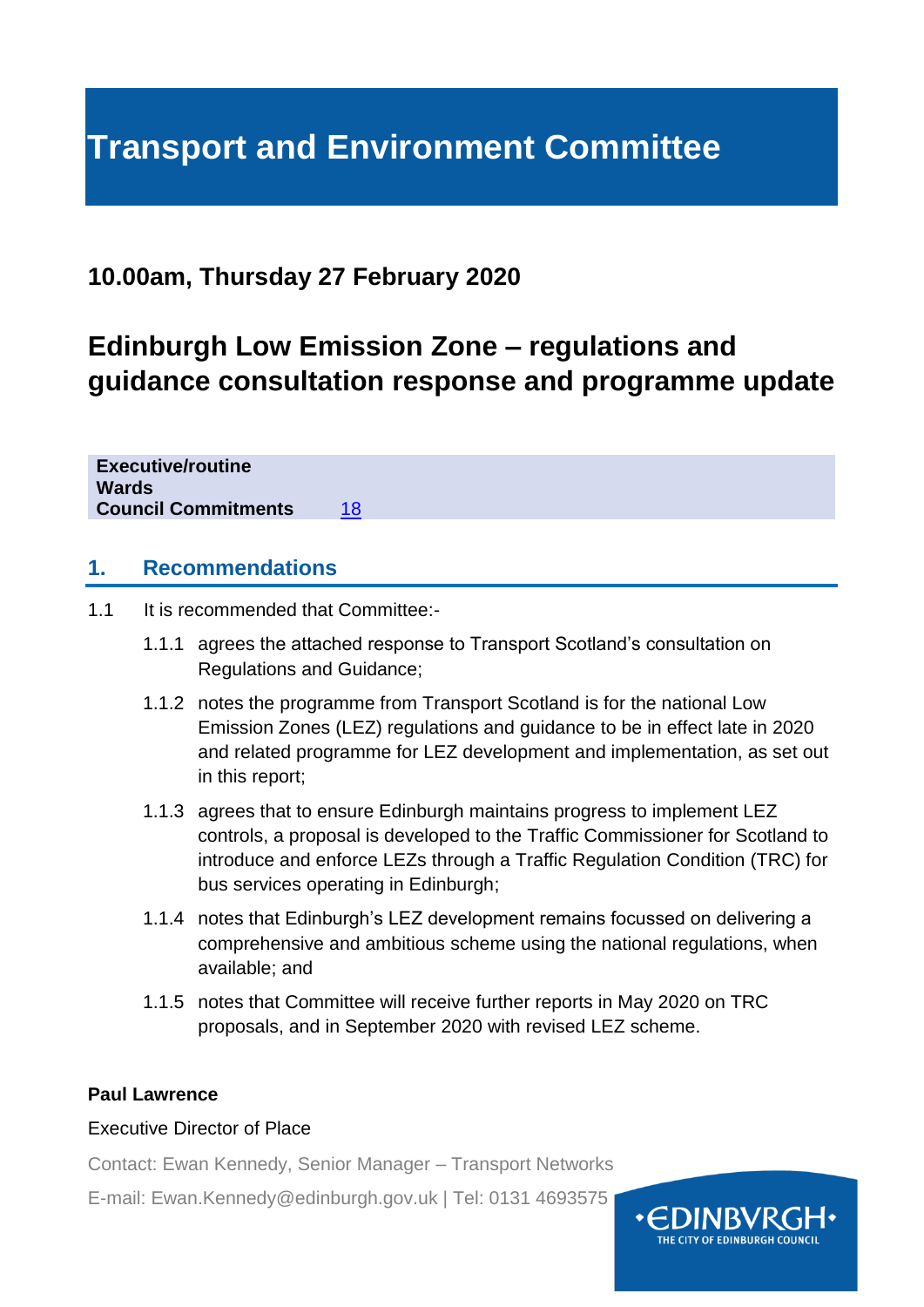# **Report**

## **Edinburgh Low Emission Zone – regulations and guidance consultation response and programme update**

### **2. Executive Summary**

- 2.1 Edinburgh is continuing to make progress towards developing a Low Emission Zone (LEZ) scheme for implementation. The Transport (Scotland) Act 2019 received Royal Assent on 15 November 2019 and provides a high-level legal framework to create nationally consistent LEZs.
- 2.2 Transport Scotland is consulting on regulations and guidance for Scotland's LEZs. This consultation seeks views on a range of aspects including enforcement, penalties, national exemptions, and the process to bring LEZs into effect. These aspects will set key parameters for how LEZs will operate and how Local Authorities will need to apply them in declaring and enforcing LEZs.
- 2.3 The regulations and guidance are critical inputs to Edinburgh's LEZ development, and we are working closely with Transport Scotland. However, the Council needs certainty about the LEZ regulations before finalising proposals and commencing the legal process to put the full LEZ scheme in place (using the new regulatory framework).
- 2.4 In the interim, to ensure an LEZ is in place by 2020, it is proposed that the Council develops a proposal to the Traffic Commissioner for Scotland to introduce and enforce LEZs through a Traffic Regulation Condition (TRC) for bus services operating in Edinburgh.

### **3. Background**

3.1 The LEZ project reported to Transport and Environment Committee (the Committee) in [October 2019](https://democracy.edinburgh.gov.uk/documents/s9502/Item%207.5%20-%20LEZ%20update%20with%20apps.pdf) with the findings of consutaltion on Edinburgh's proposed LEZ scheme. This report also provided a draft Integrated Impact Assessment (IIA), a summary report on LEZ impacts on commercial fleets operating in Edinburgh, and an update on transport modelling work.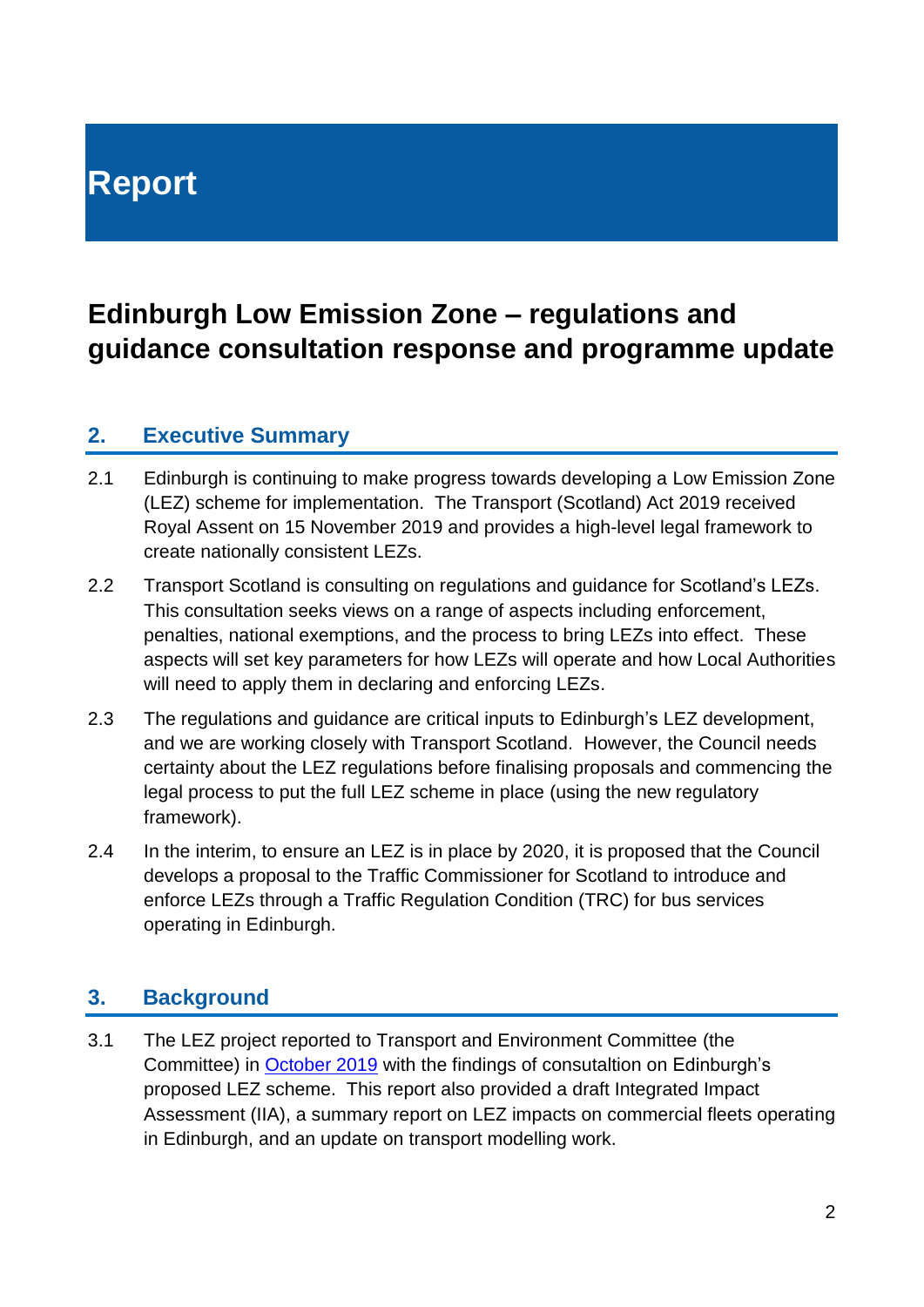- 3.2 Work is continuing on the following workstreams, but development has been impacted by the delayed emergence of regulation and guidance detail:
	- 3.2.1 Impact assessment work further analysis of fleets and cost implications and, continued IIA assessment work as details of national programme develop and as Edinburgh's proposals are refined.
	- 3.2.2 Traffic and air quality modelling continued modelling and testing of boundaries alongside appraisal work to develop supporting measures.
	- 3.2.3 Communications and public engagement ongoing engagement and support to keep the public and stakeholders up to date, ensuring communications around further consultation and revised proposals is clear and effective.
	- 3.2.4 Stakeholder engagement targeted at specific sectors identified through impact assessment work (including bus, coach, small and medium sized enterprises, people with disabilities).
	- 3.2.5 Development of the enforcement system and assessment of financial impacts – including options appraisal, design, back office function and interface with other systems, procurement approach, and financial implications for the Council.

### **4. Main report**

4.1 This section provides information in relation to the Council's response to the consutaltion on regulations and guidance. It also provides an update on the program for implementing LEZs using a Traffic Regulation Condition (TRC) and the LEZ regulatory regime.

#### **Response to the consultation on regulations and guidance**

- 4.2 The consultation is structured under issues to be covered by regulation and issues to be covered by guidance. Regulation issues include present and future emission standards, national exemptions, penalty rates, enforcement regime, and managing the performance of schemes. Guidance related issues include setting scheme objectives, the process to bring a LEZ scheme into effect, and devices used to enforce LEZs.
- 4.3 Regulations and guidance will set the key parameters for how LEZs will operate and how the Local Authorities will need to declare and enforce LEZs. Many of the issues covered by regulation and guidance have been discussed through the [Low](https://www.lowemissionzones.scot/development)  [Emission Zone Consistency Group](https://www.lowemissionzones.scot/development) (with officers from the four cities delivering LEZs and chaired by Transport Scotland) as we develop our LEZ scheme. Officers expect to have further discussions on these proposals with Transport Scotland to ensure they are effective for Local Authorities.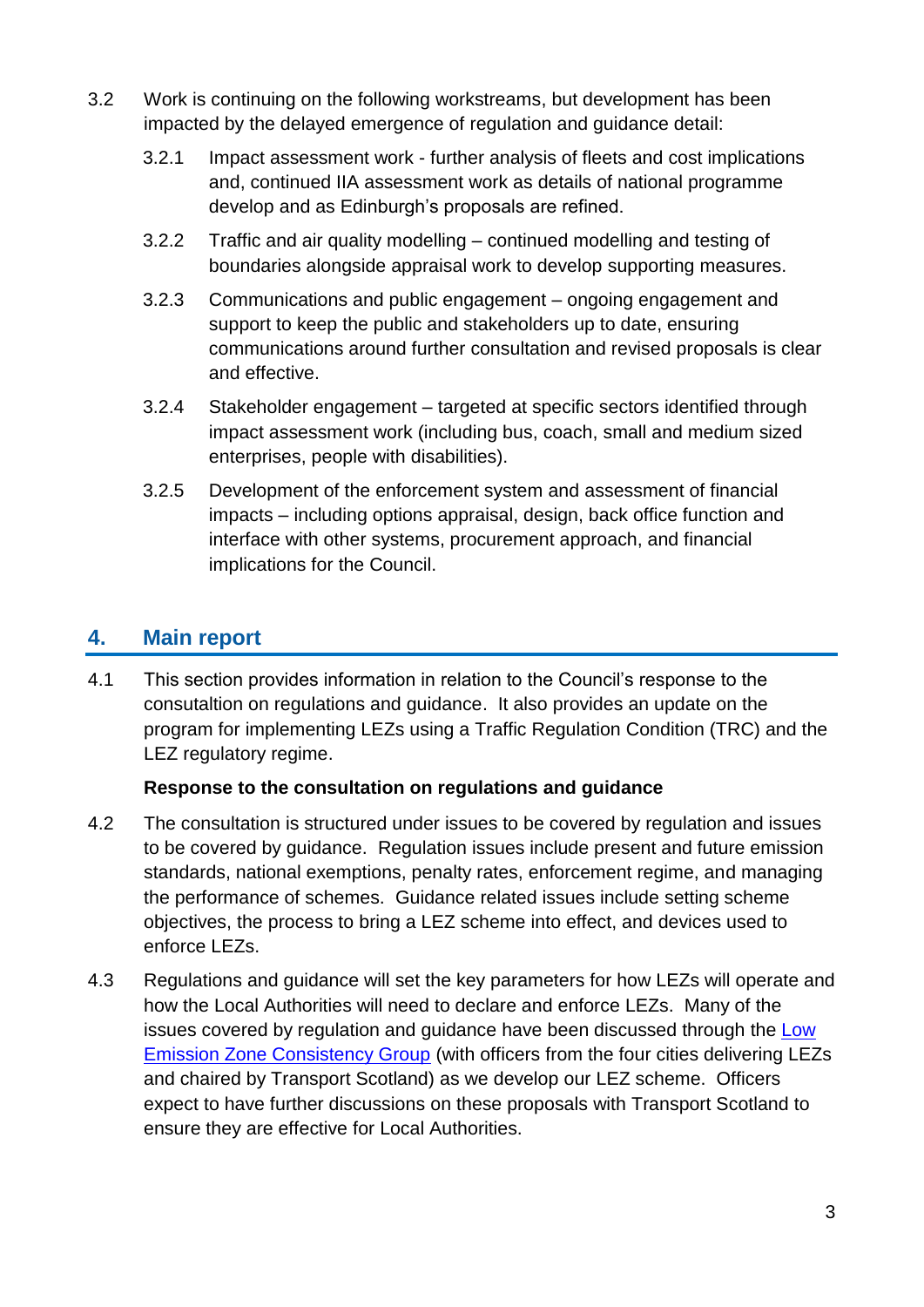- 4.4 Appendix A provides a draft response to Transport Scotland's consutaltion Scottish Low Emission Zones: Consultation on Regulations and Guidance.
- 4.5 The draft response is broadly supportive of the proposals set out in the consultation paper. There are a few issues that the draft response makes substantive comment on that the Committee should be aware of (detailed below). The Council is seeking further input and engagement on these issues to ensure the regulatory regime enables Local Authorities to develop, implement, communicate, and enforce LEZs effectively.
	- 4.5.1 The proposed process to bring an LEZ into effect does not provide sufficient detail available for Local Authorities to fully understand the implications, timeframes, relationships to other requirements, and expectations for this process (see question 8 of the draft consultation response).
	- 4.5.2 Related to the above, further detail is required to clarify the scope, extent, and at what stage of LEZ development consultation with 'other persons' is expected. The detail on consultation needs to link to the process for bringing an LEZ into effect and implications for examination processes (see questions 4 and 8 of the draft consultation response).
	- 4.5.3 Further consideration is required on whether the proposed penalty rates is a significant deterrent for the various vehicle types. In addition, the subsequent tiers proposed is unnecessarily complicated and will be difficult to understand by motorists and enforce (and will require significant development and change to existing back office systems). A simple, single tiered charge level, at a charge of £100 or more, would be a more easily understood approach and simpler to implement due to the synergies with existing systems and processes that are already in place for decriminalised parking enforcement and Bus Lane Camera Enforcement (see questions 3ad of the draft consultation response).
- 4.6 The draft consultation response also highlights aspects that are in early stages of development and indicates that the Council welcomes further discussion and engagement on. These include
	- 4.6.1 Introducing zero or ultra-low emission city centres which relates to the Council's [programme of work](https://democracy.edinburgh.gov.uk/Data/Corporate%20Policy%20and%20Strategy%20Committee/20190514/Agenda/item_74_-_sustainability_approach.pdf) to achieve the net zero carbon target for 2030 (see question 1b of the draft consultation response).
	- 4.6.2 Enforcement regime (principles, operation, and technological opportunities for approved devices) – which should mirror the existing approach used for Bus Lane Camera Enforcement, which is tried and tested and is working well across Scotland (see question 4, and 9 of the draft consultation response).
	- 4.6.3 Objectives for LEZ schemes ensuring that the objectives we are working on remain consistently reflected in the development of guidance (see question 1b and 7 of the draft consultation response).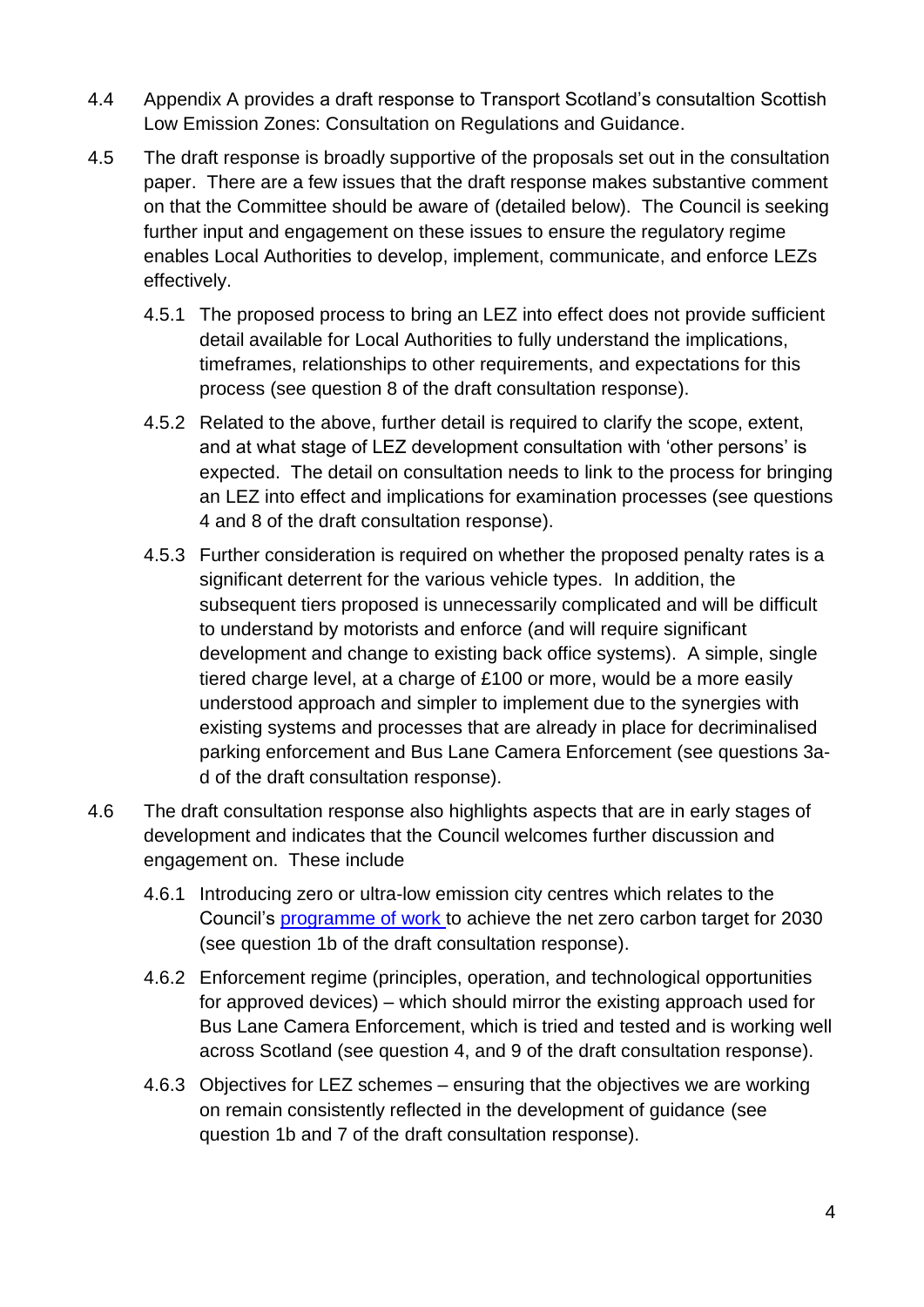#### **Programme for LEZ development and implementation through Traffic Regulation Conditions and LEZ regulatory regime**

- 4.7 Edinburgh is seeking to implement a comprehensive and ambitious LEZ using the aforementioned new regulatory regime, as soon as it is available. We expect this to be before the end of 2020.
- 4.8 To progress LEZs with an immediate effect, it is proposed that Edinburgh introduces a first phase applying to buses only in 2020. This would be progressed by developing a proposal to the Traffic Commissioner for Scotland to introduce and enforce LEZs through a Traffic Regulation Condition (TRC) for bus services operating in Edinburgh. This is a similar approach that has been taken by Glasgow to bring its Phase 1 LEZ into effect in December 2018. The TRC option is also being considered by Aberdeen and Dundee.
- 4.9 The Traffic Commissioner for Scotland has powers to regulate the operation of bus services through 'traffic regulation conditions'. Under section 7 of the Transport Act 1985, the Council can submit an application to ask the Traffic Commissioner for Scotland to impose a Traffic Regulation Condition (TRC) controlling emissions from buses.
- 4.10 This approach allows Edinburgh to take immediate steps to ensure bus operators are making improvements to their fleets. Buses are a large source of nitrogen dioxide (NO2) and dominate the roadside issues at many locations, particularly within the city centre. [Air quality modelling](https://www.connectingedinburgh.com/downloads/file/3/air-quality-evidence-report-edinburgh) has shown that tackling bus emissions, particularly in the central air quality management area, should be a high priority.
- 4.11 Use of a TRC is only the first step and making necessary improvements to Edinburgh air quality issues will still require a full LEZ scheme that applies to vehicle types beyond buses. The detail of Edinburgh's full LEZ scheme continues to develop in line with ongoing technical work and the regulatory timeline (see [4.12](#page-4-0) below). A revised LEZ scheme will be reported to Committee in September 2020 (dependent on national regulation timeline and committee dates).
- <span id="page-4-0"></span>4.12 The timeframe for the new regulatory regime has implications for the timing Edinburgh's proposed LEZ scheme. Following due process, including confirmation of design of scheme, statutory consultation, possible examination, and Scottish Minister's approval, it is likely that the earliest the scheme can take effect is late in 2021 at which point grace periods will commence.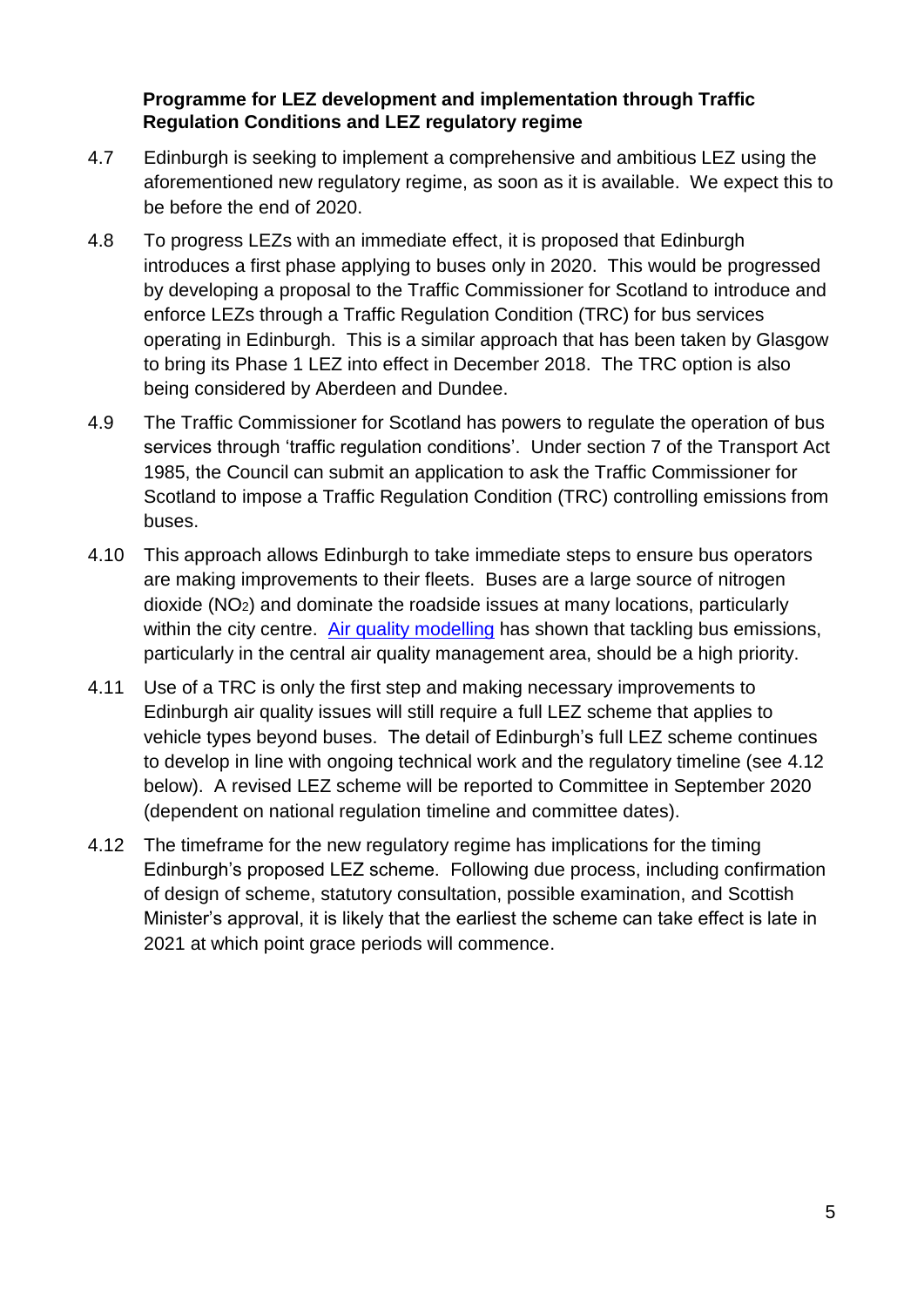4.13 The program for the development and implementation of LEZs through both mechanisms is summarised in the table below.

| <b>Timeframe</b>    | <b>Traffic Regulation Condition</b><br>(TRC)                                                                                                                                                      | <b>Full LEZ scheme (Transport</b><br>(Scotland) Act 2019 and<br>regulations)                                                                                                                        |
|---------------------|---------------------------------------------------------------------------------------------------------------------------------------------------------------------------------------------------|-----------------------------------------------------------------------------------------------------------------------------------------------------------------------------------------------------|
| $Jan - Feb$<br>2020 | Early engagement with Traffic<br>Commissioner, Edinburgh bus<br>operators and Confederation of<br>Passenger Transport (CPT).<br>Agreement from T&E<br>Committee to proceed with TRC<br><b>LEZ</b> | Response to Transport Scotland<br>$\bullet$<br>(TS) consultation on regulations<br>and guidance                                                                                                     |
| $Feb - May$<br>2020 | Develop indicative TRC<br>$\bullet$<br>proposals<br>T&E review of draft TRC<br>$\bullet$<br>proposals (May).<br><b>TRC Submission to Traffic</b><br>Commissioner                                  | Development of policy<br>$\bullet$<br>supporting regulations and<br>quidance (TS led with 4 cities<br>engagement)                                                                                   |
| <b>July 2020</b>    |                                                                                                                                                                                                   | Regulations and guidance legal<br>$\bullet$<br>drafting commences (TS target<br>date prior to summer recess).<br>National policy position expected<br>$\bullet$<br>to be provided                   |
| Autumn<br>2020      | <b>Decision from Traffic</b><br>$\bullet$<br>Commissioner anticipated                                                                                                                             | Revised LEZ scheme for T&E<br>$\bullet$<br>approval.<br>Seeking agreement for officers<br>$\bullet$<br>to develop draft order for formal<br>consultation.                                           |
| <b>Nov 2020</b>     |                                                                                                                                                                                                   | Regulatory regime confirmed by<br>٠<br><b>Transport Scotland (Target date)</b>                                                                                                                      |
| December<br>2020    | TRC in effect<br>$\bullet$                                                                                                                                                                        | Consultation on draft LEZ Order<br>$\bullet$<br>commences.<br>Dependent on regulatory regime<br>being in effect                                                                                     |
| Spring 2021         |                                                                                                                                                                                                   | Council reviews consultation<br>$\bullet$<br>feedback and determines if<br>'examination' required.<br>Examination process and<br>٠<br>timeframes dependent on<br>regulatory regime                  |
| Autumn<br>2021      |                                                                                                                                                                                                   | Finalise detail of scheme<br>$\bullet$<br>T&E agreement to final scheme<br>$\bullet$<br>to be submitted to Scottish<br>Ministers for approval (Ministers<br>also have powers for<br>'examination'). |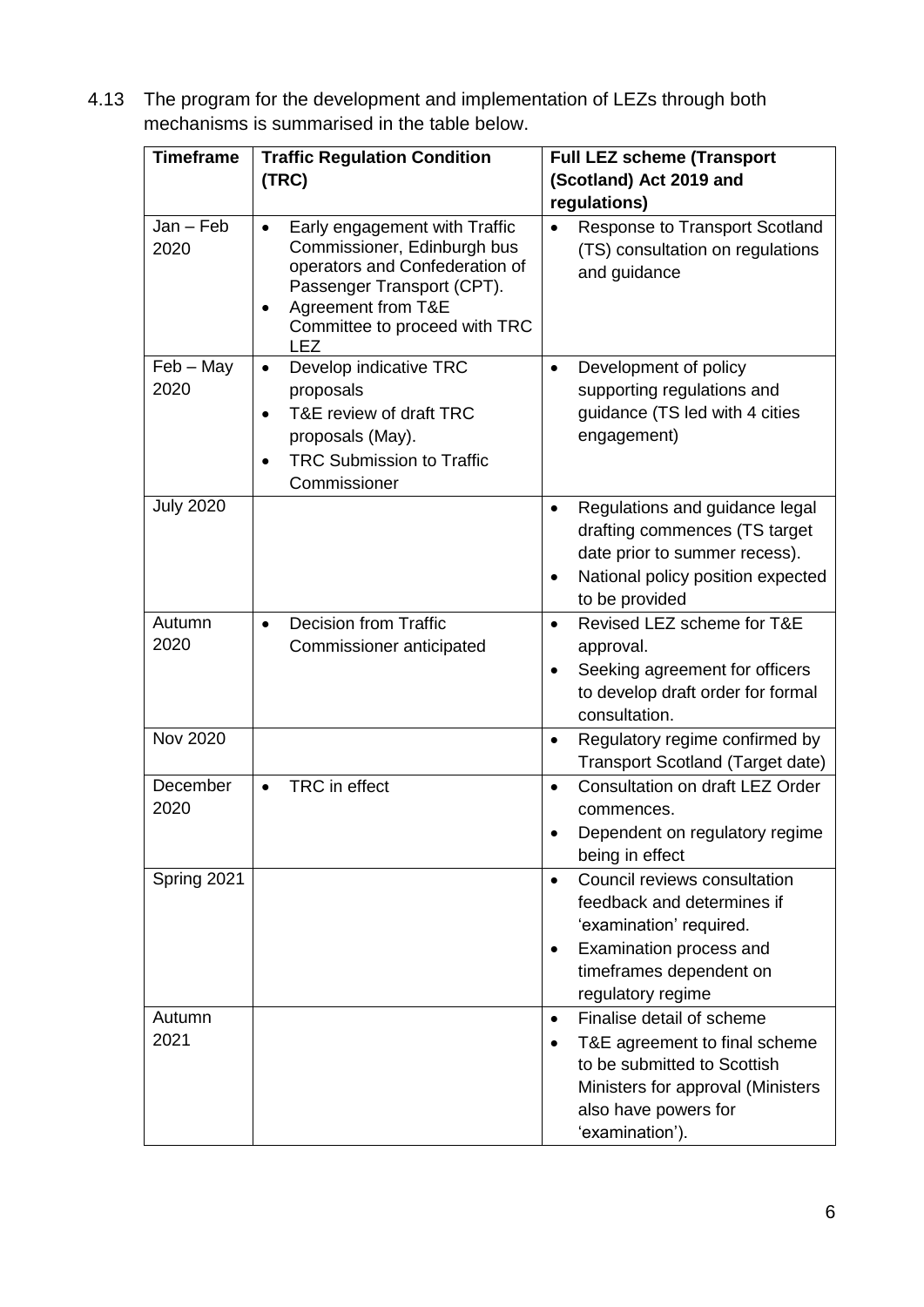| <b>Timeframe</b> | <b>Traffic Regulation Condition</b><br>(TRC) | <b>Full LEZ scheme (Transport</b><br>(Scotland) Act 2019 and<br>regulations)                                                      |
|------------------|----------------------------------------------|-----------------------------------------------------------------------------------------------------------------------------------|
| Late 2021        |                                              | Scheme approved by Scottish<br>Ministers (dependant on<br>regulatory regime)<br>LEZ Scheme in effect - grace<br>periods commence. |

### **5. Next Steps**

- 5.1 Following the Committee's consideration of the proposed response (Appendix 1), it will be submitted to Transport Scotland. Officers have agreed an extension to the submission deadline (Monday 24 February) with Transport Scotland to enable committee consideration and review of our response.
- 5.2 Subject to Committee's agreement to the summary programme for LEZ development and implementation, we will continue to progress technical workstreams to develop a revised LEZ scheme. Proposals for the TRC will be reported to Transport and Environment Committee in May 2020.

### **6. Financial impact**

- 6.1 The Scottish Government has made funding available to support the development of LEZs required by the four cities. The Council received £195,000 grant funding from Transport Scotland for 2019/20 which is being used to support the workstreams set out in the background section. Officers are discussing funding requirements for the next few years with Transport Scotland.
- 6.2 In November 2019, the Council received £2.4 million of funding from Transport Scotland as part of the Public Transport (PTP) funding for 2019-20. This funding is supporting works that will support bus priority across the city including additional bus lane enforcement cameras, a real time information system for all bus services serving Edinburgh, new bus shelters across the city, Straiton Park and Ride signage, development of A90/Telford Road bus priority system and installation and upgrade bus signal priority at junctions across Edinburgh. Through LEZ regional engagement, Edinburgh has worked with the neighbouring authorities and SESTran which have all received grants from this funding.
- 6.3 The Scottish Government has provided funding for bus engine retrofitting, through the Bus Emission Abatement Retrofit (BEAR) scheme. This is a scheme where bus companies can obtain funding to upgrade engines to Euro VI standards. Funding has been made available for three years including £1.6 million in 2017/8, £7.89 million in 2018/19, and £8.857 million is available for 2019/20. Uptake in 2017/18 enabled 42 retrofitted buses and 2018/19 funding enabled 124 retrofitted buses.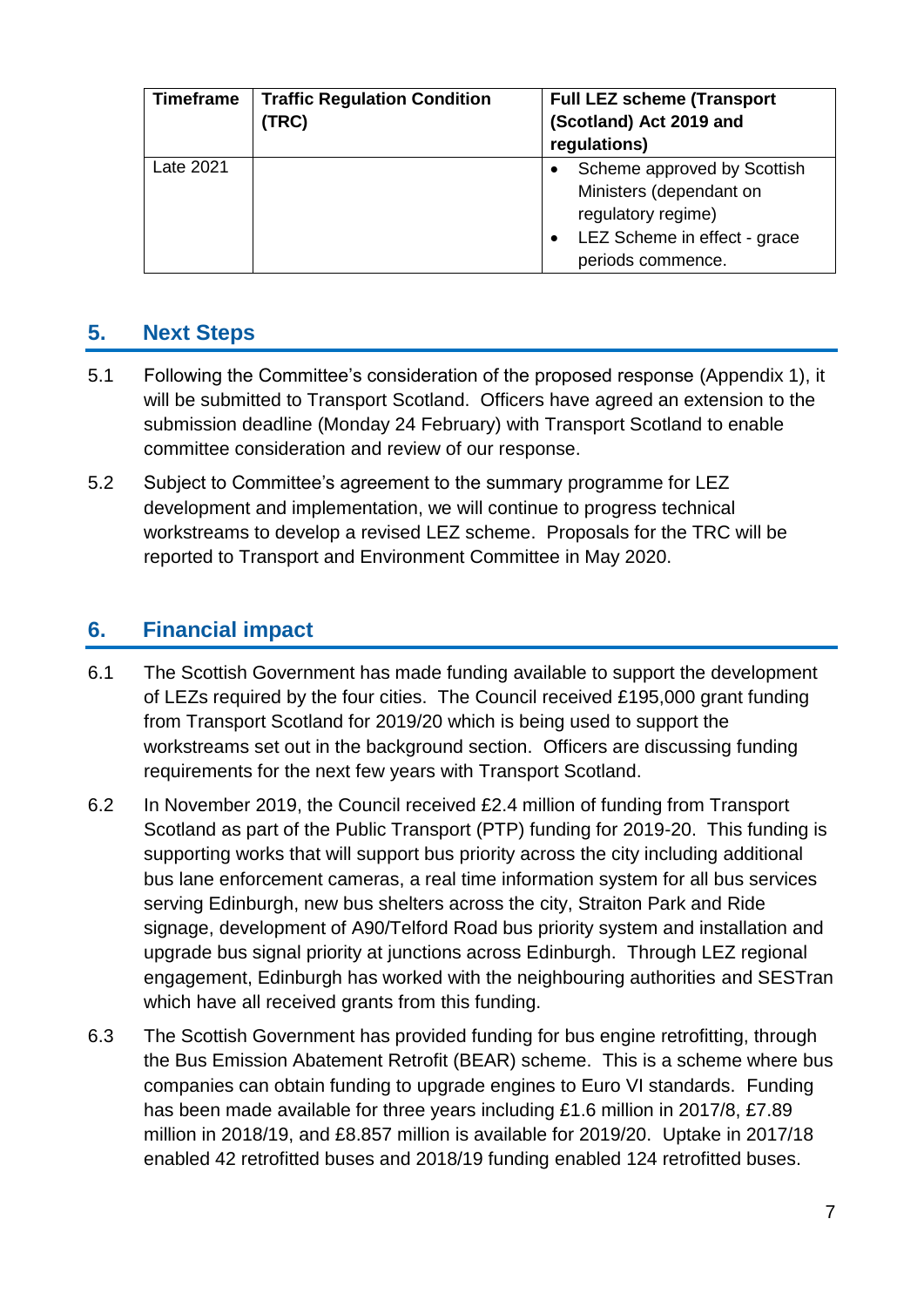- 6.4 Transport Scotland advise that the BEAR scheme offers the maximum funding 'perbus' that state aid rules permit. However, operators do not consider the funding arrangements to be adequate and Transport Scotland currently has a request with the European Commission seeking an increase in the State Aid threshold. Even with a positive response from the European Commission it is unlikely there would be time to have a revised scheme in place and funding committed this financial year. BEAR phase 3 for 2019/20 is currently open for submissions under the existing funding arrangements with £8.857 million available. There is no funding identified for a 2020/21 phase of the BEAR Programme, although considerable investment will be required from the bus sector.
- 6.5 In October 2019 Transport Scotland launched the LEZ Support Fund which makes available £1.09 million in 2019/20 to help commercial vehicles comply with expected Low Emission Zone standards by retrofitting. This funding is to support the cost of upgrading engines or exhausts on taxis, vans and HGVs with support for black cabs being the initial focus. Depending on uptake, funding is anticipated to increase every year until 2021/22, with figures confirmed through the normal spending review process. A fund to provide support for households and private individuals affected by the introduction of Low Emission Zones is also being developed and will be announced in the near future.
- 6.6 The main costs to the Council in developing the LEZ scheme will relate to the implementation of the enforcement regime including infrastructure for cameras signage, and back-office administration set-up. A workstream is underway within the LEZ programme to assess the cost of delivering the infrastructure required to establish and manage Edinburgh's LEZ as well as any revenue that may be received from the scheme. This assessment will be presented to Committee as part of the revised proposals.

### **7. Stakeholder/Community Impact**

- 7.1 The detail of the TRC will need to be developed through engagement with bus operators in Edinburgh and the Traffic Commissioner for Scotland. Initial engagement on the TRC option has commenced with operators in Edinburgh, the Confederation for Public Transport, and the Traffic Commissioner for Scotland. Engagement with these groups will continue as detail of the requested TRC is developed. The TRC proposal will be based on evidence from SEPA's Edinburgh air quality model and fleet information provided by operators.
- 7.2 A communications and engagement plan is in development and will be implemented as the LEZ proposals are refined (and will interface with the national plan). Some stakeholder events (focussed on businesses) will also be held in the coming months to keep awareness of LEZs high and help the sector prepare for LEZs.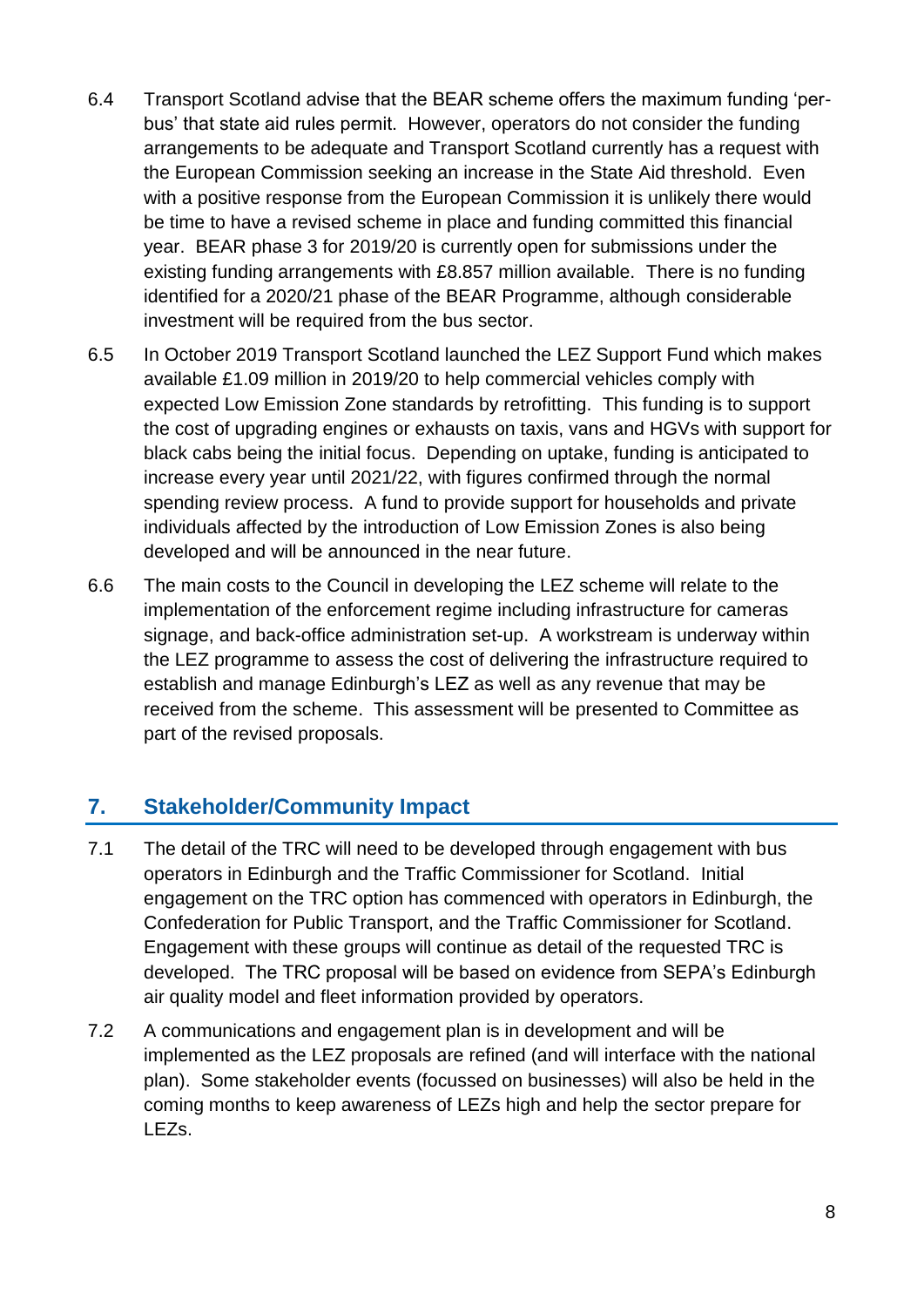- 7.3 A programme of engagement with Local Authorities in the South East Scotland region are underway, chaired by SEStran. This has enabled discussions on the wider implication of Edinburgh's LEZ proposals.
- 7.4 The Transport (Scotland) Act 2019 introduced a requirement for LEZ schemes to include an objective relating to how LEZ implementation will contribute towards meeting the emission reduction targets set out in Part 1 of the Climate Change (Scotland) Act 2009. The implications of this are noted in section 'Response to the consultation on regulations and guidance' and discussed in detail under question 1b of the draft response.

### **8. Background reading/external references**

- 8.1 [Transport and Environment Committee, May 2018, Developing Low Emission](https://democracy.edinburgh.gov.uk/Data/Transport%20and%20Environment%20Committee/20180517/Agenda/item_710_-_developing_low_emission_zones_in_edinburgh.pdf)  [Zones in Edinburgh](https://democracy.edinburgh.gov.uk/Data/Transport%20and%20Environment%20Committee/20180517/Agenda/item_710_-_developing_low_emission_zones_in_edinburgh.pdf)
- 8.2 Transport and Environment Committee, August 2018, Edinburgh: connecting our city, transforming our places' – [public engagement on City Mobility Plan, Low](https://democracy.edinburgh.gov.uk/Data/Transport%20and%20Environment%20Committee/20180809/Agenda/item_78_-_edinburgh_connecting_our_city_transforming_our_places_-_public_engagement_on_city_mobility_plan_low_emissi.pdf)  [Emission Zone\(s\) and City Centre Transformation](https://democracy.edinburgh.gov.uk/Data/Transport%20and%20Environment%20Committee/20180809/Agenda/item_78_-_edinburgh_connecting_our_city_transforming_our_places_-_public_engagement_on_city_mobility_plan_low_emissi.pdf)
- 8.3 'Air Quality Evidence Report [Edinburgh' November 2018, \(SEPA\)](https://www.connectingedinburgh.com/downloads/file/3/air-quality-evidence-report-edinburgh)
- 8.4 [Transport and Environment Committee, December 2018, Annual Air Quality Update](https://democracy.edinburgh.gov.uk/Data/Transport%20and%20Environment%20Committee/20181206/Agenda/item_77_-_annual_air_quality_update.pdf)
- 8.5 [Transport and Environment Committee, February 2019 'Edinburgh: Connecting our](https://democracy.edinburgh.gov.uk/Data/Transport%20and%20Environment%20Committee/20190228/Agenda/$item_72_-_edinburgh_connecting_our_city_transforming_our_places_findings_of_public_engagement_and_next_steps.xls.pdf)  [city, Transforming our places' Findings of Public Engagement and Next Steps](https://democracy.edinburgh.gov.uk/Data/Transport%20and%20Environment%20Committee/20190228/Agenda/$item_72_-_edinburgh_connecting_our_city_transforming_our_places_findings_of_public_engagement_and_next_steps.xls.pdf)
- 8.6 [Transport and Environment Committee, May 2019, Tackling Air Pollution –](https://democracy.edinburgh.gov.uk/Data/Transport%20and%20Environment%20Committee/20190516/Agenda/item_72_-_tackling_air_pollution_-_low_emission_zones.pdf) Low [Emission Zones](https://democracy.edinburgh.gov.uk/Data/Transport%20and%20Environment%20Committee/20190516/Agenda/item_72_-_tackling_air_pollution_-_low_emission_zones.pdf)
- 8.7 Transport [Scotland, December 2019, Scottish Low Emission Zones: Consultation](https://www.transport.gov.scot/media/46548/scotland-s-low-emission-zones-consultation-on-regulations-and-guidance.pdf)  [on Regulations and Guidance](https://www.transport.gov.scot/media/46548/scotland-s-low-emission-zones-consultation-on-regulations-and-guidance.pdf)
- 8.8 [Corporate Policy and Strategy Meeting, May 2019, Sustainability Approach](https://democracy.edinburgh.gov.uk/Data/Corporate%20Policy%20and%20Strategy%20Committee/20190514/Agenda/item_74_-_sustainability_approach.pdf)

### **9. Appendices**

9.1 Appendix 1 – City of Edinburgh Council – Response to Scottish Low Emission Zones: Consultation on Regulations and Guidance (draft)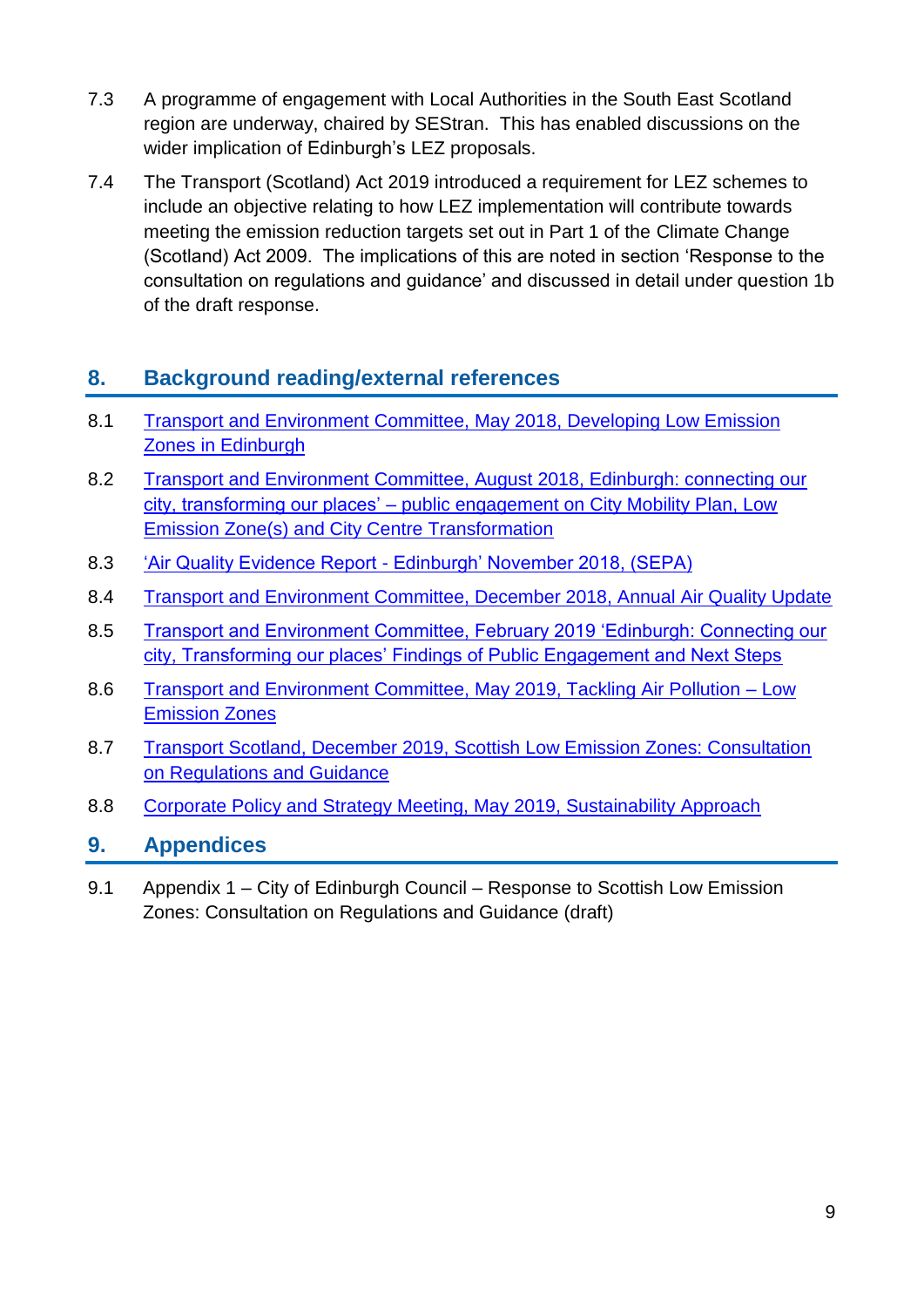### **City of Edinburgh Council – Response to Scottish Low Emission Zones: Consultation on Regulations and Guidance**

Draft for consideration by Transport and Environment Committee February 2020

#### **Introductory comments**

The City of Edinburgh Council (the Council) welcomes the opportunity to provide feedback on the consultation - Scottish Low Emission Zones: Consultation on Regulations and Guidance.

The Council has been working closely with Transport Scotland through the Four Cities Consistency Group (and associated subgroups) on many of the issues covered by this consultation. Concurrently, Edinburgh (along with Aberdeen, Dundee, and Glasgow) has been developing LEZ proposals to be implemented using the regulatory regime this consultation will inform. It is important that future regulations and guidance aligns with and supports key decisions that have been undertaken in the concurrent development of Low Emission Zones.

The Council broadly agrees and supports the proposals set out in the consutaltion paper. However, there are some proposals that are not fully supported, and officers are seeking further input and engagement on. This is to ensure the regulatory regime enables Local Authorities to develop, implement, communicate, and enforce LEZs effectively. The issue are summarised below.

- The Council is unable to confidently agree to the proposed process to bring an LEZ into effect. The consutaltion paper and discussions with Transport Scotland have not provided sufficient detail available for Local Authorities to fully understand the implications, timeframes, relationships to other requirements, and expectations for this process. Response to question 8 provides further detail.
- Related to the above, further detail is required to clarify the scope, extent, and at what stage of LEZ development consultation with 'other persons' is expected. The detail on consultation needs to link to the process for bringing an LEZ into effect and implications for examination processes. Response to questions 4 and 8 provide further detail).
- Further consideration is required on whether the proposed penalty rates is a significant deterrent for the various vehicle types. In addition, the subsequent tiers proposed is unnecessarily complicated and will be difficult to understand by motorists and enforce (and will require significant development and change to existing back office systems). A simple, single tiered charge level, at a charge of £100 or more, would be a more easily understood approach and simpler to implement due to the synergies with existing systems and processes that are already in place for decriminalised parking enforcement and Bus Lane Camera Enforcement. Response to questions 3a-d provides further discussion on these points.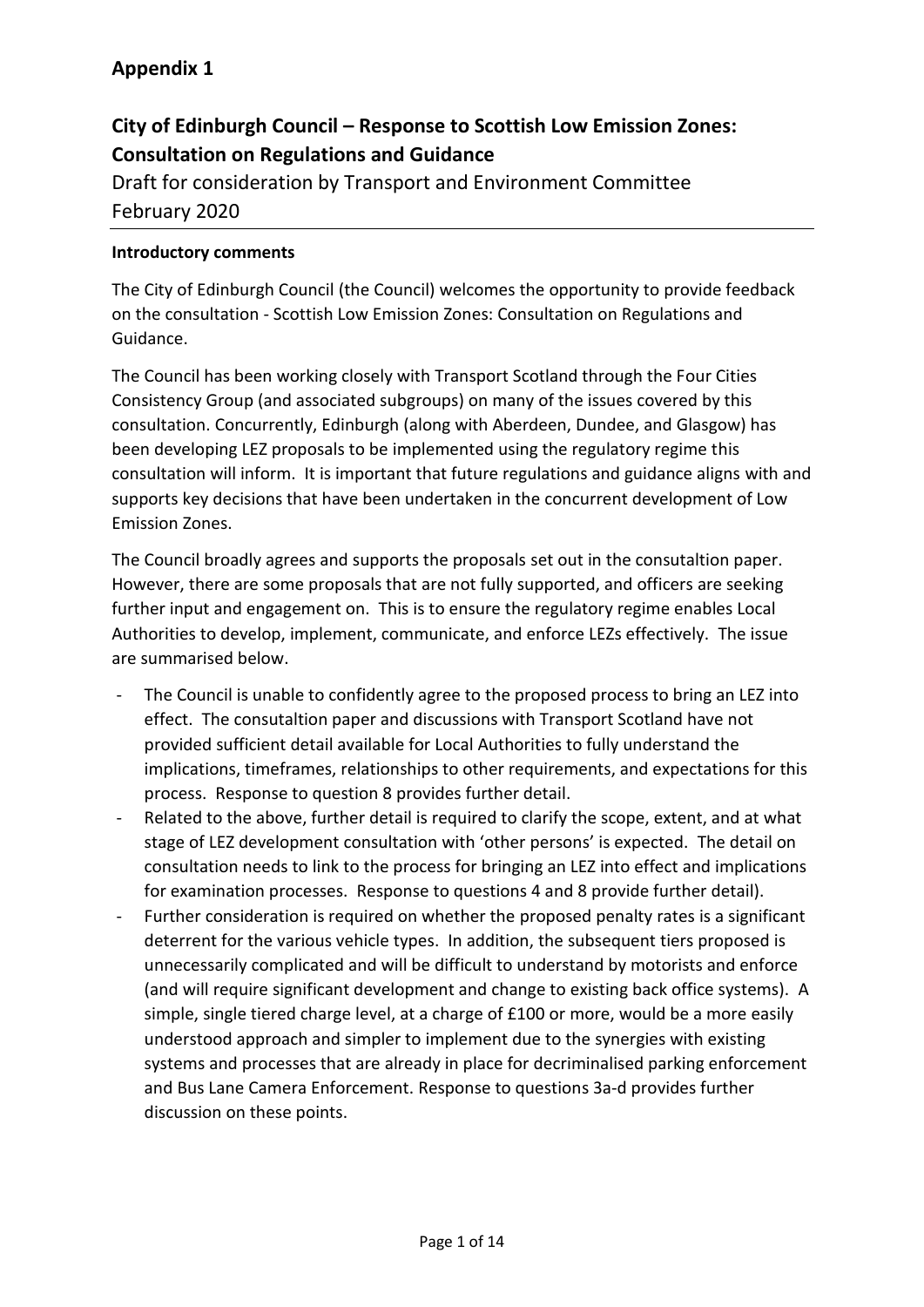The Council notes that there are some aspects that are at early stages of development and Council officers welcome further discussion and engagement on:

- Introducing zero or ultra-low emission city centres.
- Enforcement regime (principles, operation, and technological opportunities for approved devices) – which should mirror the existing approach used for Bus Lane Camera Enforcement, which is tried and tested and is working well across Scotland.
- Objectives for LEZ schemes ensuring that the objectives the Council is using are reflected consistently through the development of guidance.

Finally, the Council notes a draft timeframe for the key policy positions on the content of the regulation is proposed for June 2020. This timeframe is critical to the ability of the Council to be able to deliver a LEZ within a timeframe that delivers on our ambitious commitments. The Council asks that further discussion on any timeframe changes is held as part of the existing LEZ governance groups and as part of ongoing discussion on the key issues raised in this response.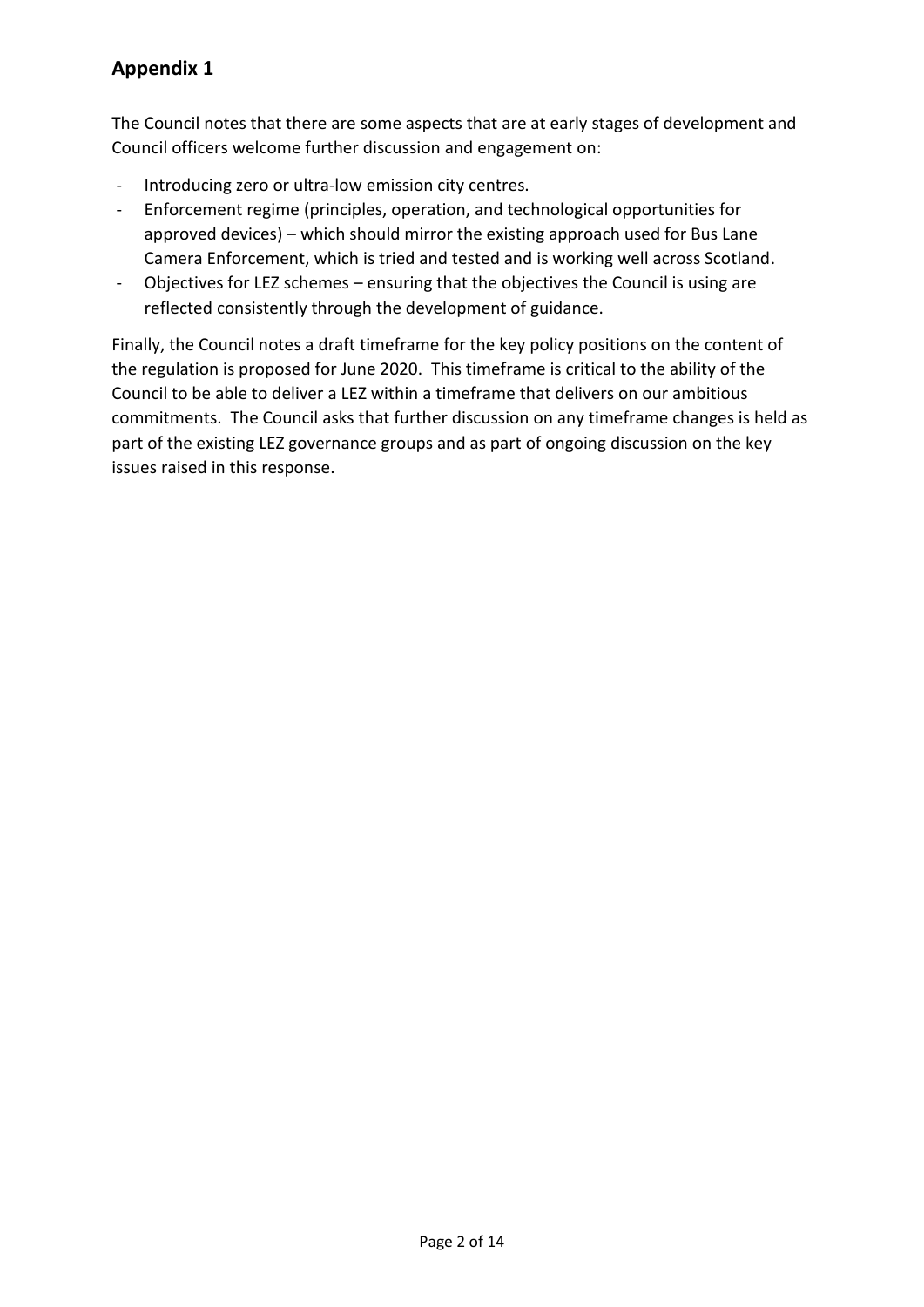### Response to consultation questions

#### **Current emission standards - 1a. Do you agree with the proposed present-day emission standards for Scottish LEZs? If not, why not?**

Yes, the Council agrees with the proposed emission standards of Euro 4 petrol/ Euro 6/VI diesel. The emissions standards have been indicated since the November 2017 'Building Scotland's Low Emission Zones' consultation. The standards are what the Council has been working to as part of our LEZ development and standards align with what is being set throughout the UK's Clean Air Zones. A departure from these standards would have significant implications for the development of LEZs in Edinburgh.

Ongoing work to review and assess the performance of the proposed Euro standards will be important to ensure the expected air quality improvements are realised. For example, a strong understanding of the performance of new Euro 6 classes (6c, d and d-temp) as well as retrofitted vehicles will be required to ensure accurate evaluation of LEZ schemes (which rely on modelled assumptions about performance and fleet make up). Similarly, review of technology and certification of retrofitted vehicles will be important to ensure LEZs deliver the greatest air quality improvements and is a robust system.

It is recommended that the vehicle classifications, certification category and descriptions for enforcement purposes are aligned with the assessment methodology (National Modelling Framework)

#### **Future emission standards - 1b. What are your views on Scotland making a transformative shift to zero or ultra-low emission city centres by 2030? Please be as specific as possible in your reasoning**

The Council has comments that fit around two set of issues. One around managing emissions through the LEZ regime and wider issues in response to climate change.

#### Emissions managed through the LEZ regime

The Transport Act has set two mandatory objectives for LEZ schemes; one, to contribute to meeting the emission reduction targets set out in the Climate Change (Scotland) Act 2009 and the other, to contribute towards meeting the national Air Quality Objectives.

The guidance supporting LEZs needs to cover how the two objectives interact given LEZ primary focus to date, has been on NO<sub>2</sub> and meeting the Air Quality Objectives. The Act sets objectives without hierarchy and guidance is needed to clarify how local authorities should balance decision making where there may be conflicts. For example, emissions from retrofitted engines can result in higher fuel usage and therefore probable higher carbon emissions, which contrasts with reductions in NO2.

Guidance should also indicate how these aspects should be considered over time.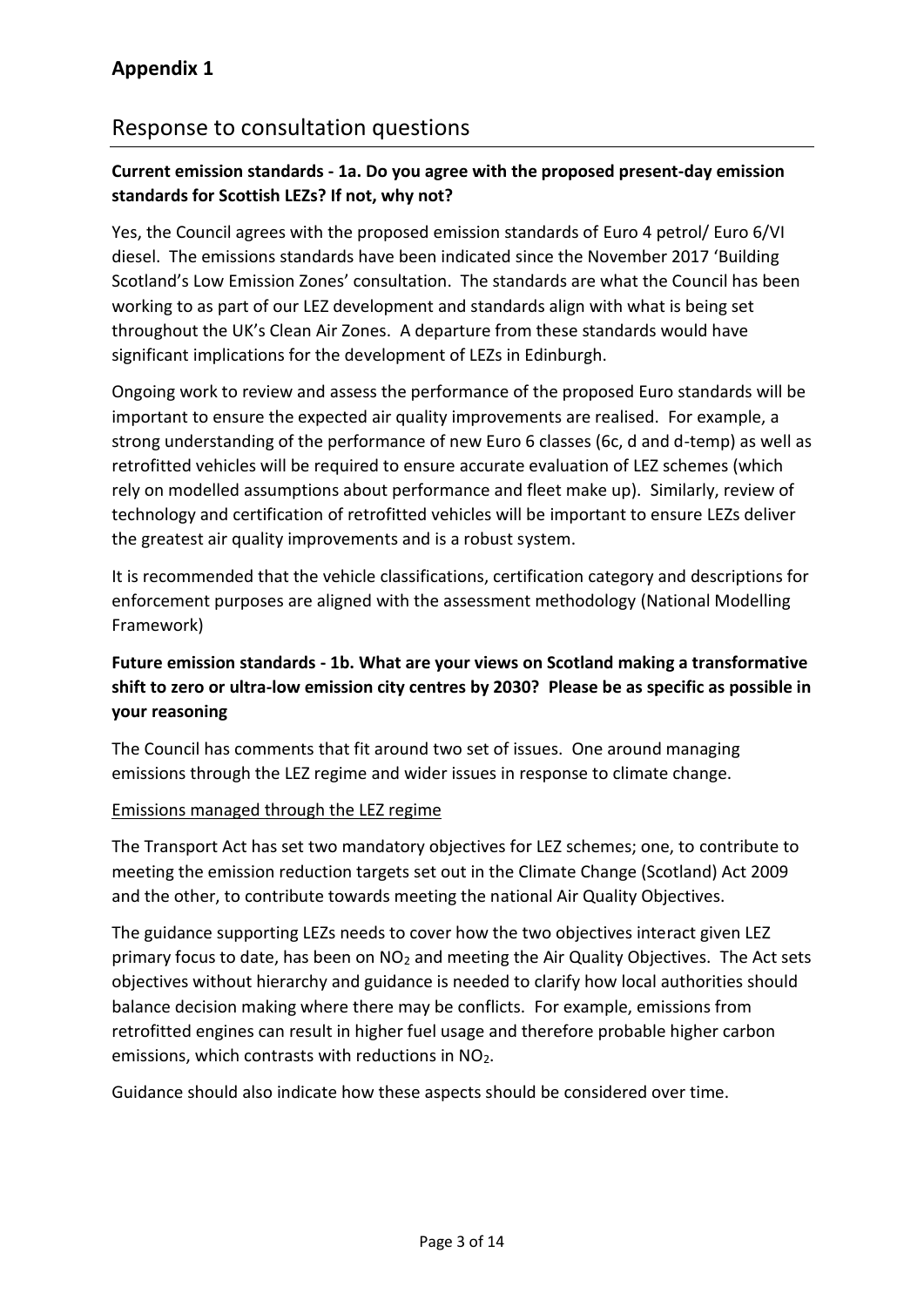The Council supports consideration of how stricter emission standards may impact on bus operators and organisations currently investing in new vehicles to meet existing emission standards. The consultation paper only identifies organisation (and not individuals) in its discussion of how potential legacy provisions should apply. The Council is of the view that in developing legacy provisions it includes all vehicle owners/user groups.

Any legacy framework needs to balance the real issues for vehicles that have long operational lifespans against the critical need to respond to climate change.

#### Wider emissions

In response to the Council's 'Climate Emergency' Motion, the Council has established a [programme of work](https://democracy.edinburgh.gov.uk/Data/Corporate%20Policy%20and%20Strategy%20Committee/20190514/Agenda/item_74_-_sustainability_approach.pdf) to achieve a net zero carbon target for the city by 2030. This and the associated actions broadly align with the intention identified in the consultation paper.

Further proposals for zero emission or ultra-low emission city centres needs to specify the specific type of emissions. It is anticipated that these proposals are not just about road traffic exhaust emissions. Other emission sources should also be considered, such as non-exhaust transport emissions (eg particulate matter from tyre and brake wear), as well as space heating and energy production from business and domestic uses within city centres. These sources can typically make up a significant proportion of the general background pollution concentrations, especially NO<sub>2</sub>.

The role of the National Planning Framework, building regulations and national energy policy will also need to be a feature of any future framework. Funding streams and supporting guidance and regulation for Local Authorities will also be required to deliver on the 'transformative shift' necessary.

#### **Exemptions - 2a. Which of the proposed national LEZ exemptions do you agree with? Please be as specific as possible in your reasoning**

An alternative to exemptions could be a scrappage scheme or funding to support people most impacted (that the exemption is attempting to mitigate). The application and management of exemptions is expected to be very complicated and difficult to communicate, enforce and manage, and opens a significant opportunity for misuse and to undermine the air quality benefits to be delivered from LEZs.

Where exemptions are provided, they should be time-limited and/or restricted to specific vehicle types. There are some further considerations that should be taken in to account in determining how exemptions provisions are applied and managed.

It is critical to ensure core emergency responses services are provided, but it is important to note that much of these fleets are compliant already (particularly the light fleet). In addition, the Scottish public sector is working towards the Programme for Government commitments to phase out petrol and diesel vehicles, and for no new diesel or petrol (light fleets) by 2025. These services should be recognised as exemplary in supporting action to address poor air quality and consideration given to an exemptions regime that is more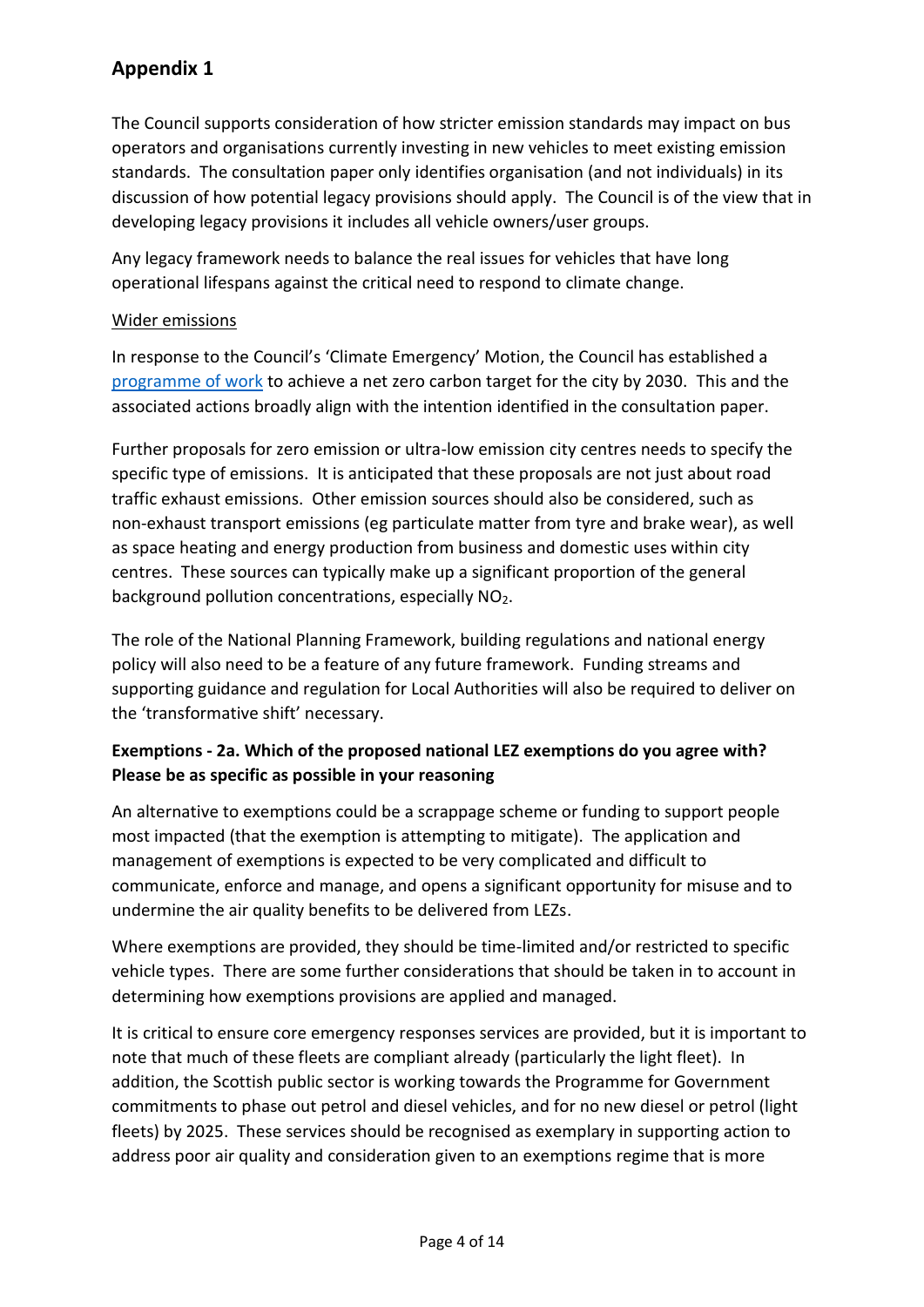tailored. The Council considers that where exemptions are issued for organisations' vehicles the specific type or use should be defined.

The issues related to how blue badge holders are exempt through a LEZ regime are well understood. If an exemption is provided for blue badge holders, then they should be timelimited. The complexity of administering a potential system is of concern both for the backoffice requirements, and potentially the burden it will place on blue badge holders. Further work to quantify the number of people, vehicles (and compliance), possibly impacted should be better understood as part of developing any exemptions regime for blue badge holders. The Council is also concerned about the huge scope for misuse relating to blue badge exemptions, and the effectiveness of smartphone app that is currently under development to manage blue badge exemptions.

The Council also believes that historic and showmen vehicles are more likely to be used for genuine purposes on one-off or infrequent occasions and would be better managed through a time-limited dispensation scheme than a blanket national exemption. There are also concerns about the clause 'used for carrying domestic animals', which could be misused.

The Council is also unclear as to how retrospectively applied exemptions would be managed alongside proposals for the escalation of charges. If a driver has received several charges, but has one of the earlier penalties cancelled, how would this impact on future charges, which would already have escalated before it was known the first charge would be cancelled.

#### **Exemptions - 2b. Are there any other LEZ exemptions you would propose? If so, what should these exemptions be and why?**

Consideration may need to be given to ensuring there is sufficient scope within the national exemptions to take into account any legacy framework that is implemented as part of future emission standards.

The Council is considering how it might apply time-limited exemptions, led from our impact assessment work. The Council expects provision from Scottish Government to offset any significant impacts and any application of local exemptions to be used sparingly.

Further detail is required on how time limited exemptions would apply and be managed. This would include at what stage of scheme development they need to be set, whether Ministers need to sign off, whether they need to be set at a single point in time or can be dealt with on a case by case basis, whether the Local Authority needs to set policy or processes for how time limited exemptions would be applied for, and managed.

The Council also requires clarity that the regulations will allow for local, time-limited dispensations/exemptions (and for the Council to charge admin fees for these) that allow specific vehicles (ie those carrying specialist equipment) to enter the city centre on a temporary basis.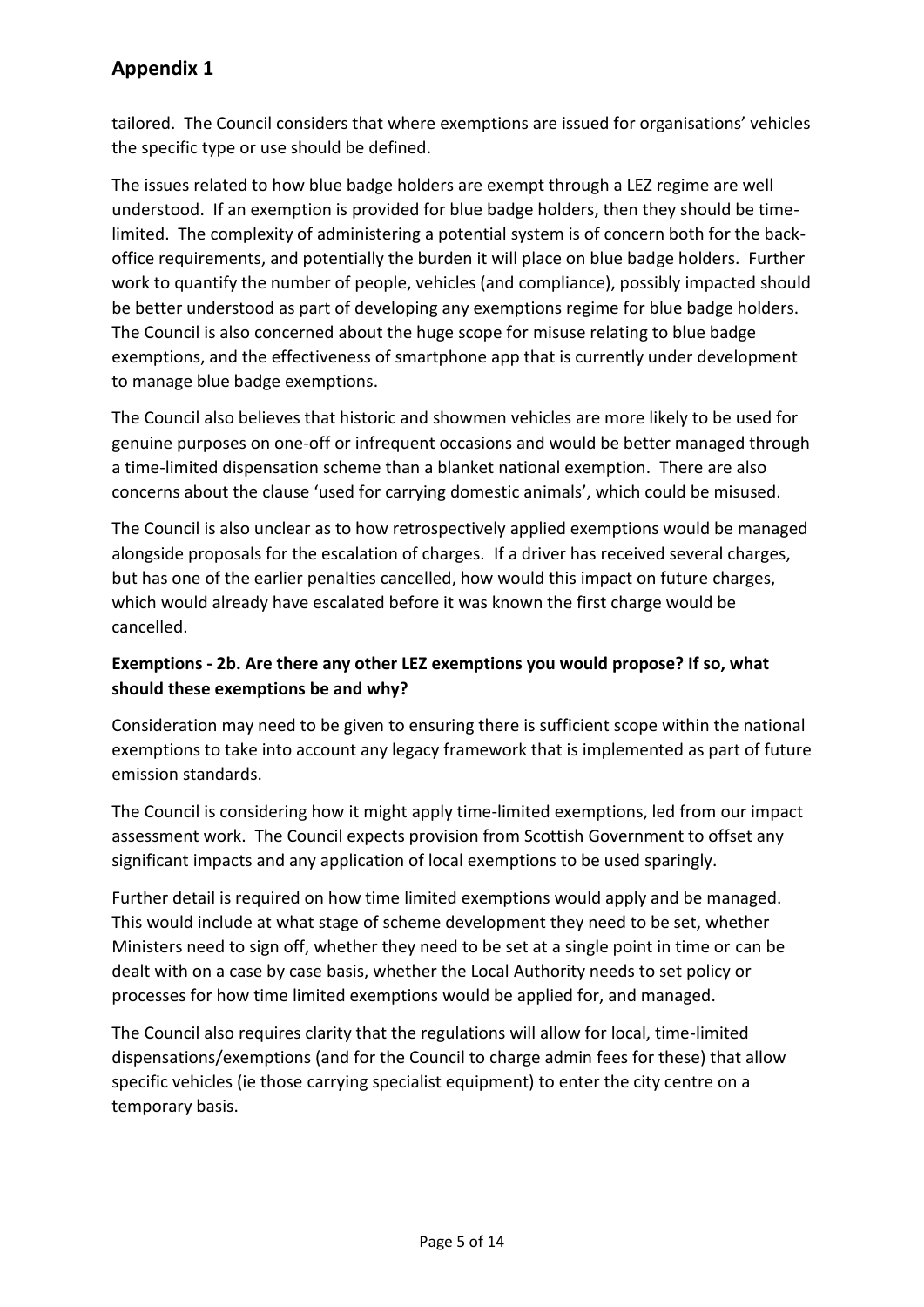#### **Penalty rates - 3a. Do you agree with the proposed base level and subsequent tiers of penalty charges for each vehicle type as outlined in Table 5? Please explain your answer.**

The Council does not agree with the tiered approach or the penalty rates, as set out in the following headings.

#### General comments

The Council also proposes that the name of the charge is specific to LEZs, rather than the presently referred to Penalty Charge Notice (PCN). It would be more effective in communications to have the penalty name be explicitly linked to LEZs and vehicles not meeting emission standards.

To support a strong deterrent mechanism, the Council advocates that continued operation of non-compliant licenced or registered vehicles (eg buses, taxis, and private hire) should be a reportable offence to the licencing agency or regulator.

#### Tiered approach

The Council believes that the tiered approach being proposed is unnecessarily complicated and will be difficult to understand by motorists. The tiered approach is completely different from that used in other decriminalised enforcement regimes (parking and bus lanes), so will require bespoke IT systems, which will have to be specifically tailored/developed to meet the tiered bands.

The Council is also concerned as to how the motoring public would understand such a tiered system and how it might be applied in cases where a driver has received multiple charges in a short period and wishes to challenge one, some or all of these charges. Would the Council be unable to move vehicles between tiers if there were any challenges awaiting resolution? The timescales for appeals would make the proposed approach highly unworkable.

The Council notes that the proposed penalty rates for LEZs is set to start at the same rate as parking tickets and bus lane enforcement charge notices, which will offer very little deterrent value for the LEZ. The Council has raised its concern at these rates being far too low and that it is now cheaper to receive and pay a £30 parking ticket than it is to park in our city centre for a full day. The penalty rates have not been revised for several years and at the very least consideration should be given to revising these rates, to account for inflation.

The Council would propose a single tiered system, or two-tiered system at most, with a much higher charge for the first tier (£100 minimum). For example, a two-tiered system that uses a 'three strikes' policy is implemented from which the penalty rate doubles. It is noted that consideration of what constitutes a strike needs clarification to address the issues related to appeals as noted above an in question 2a in relation to exemptions.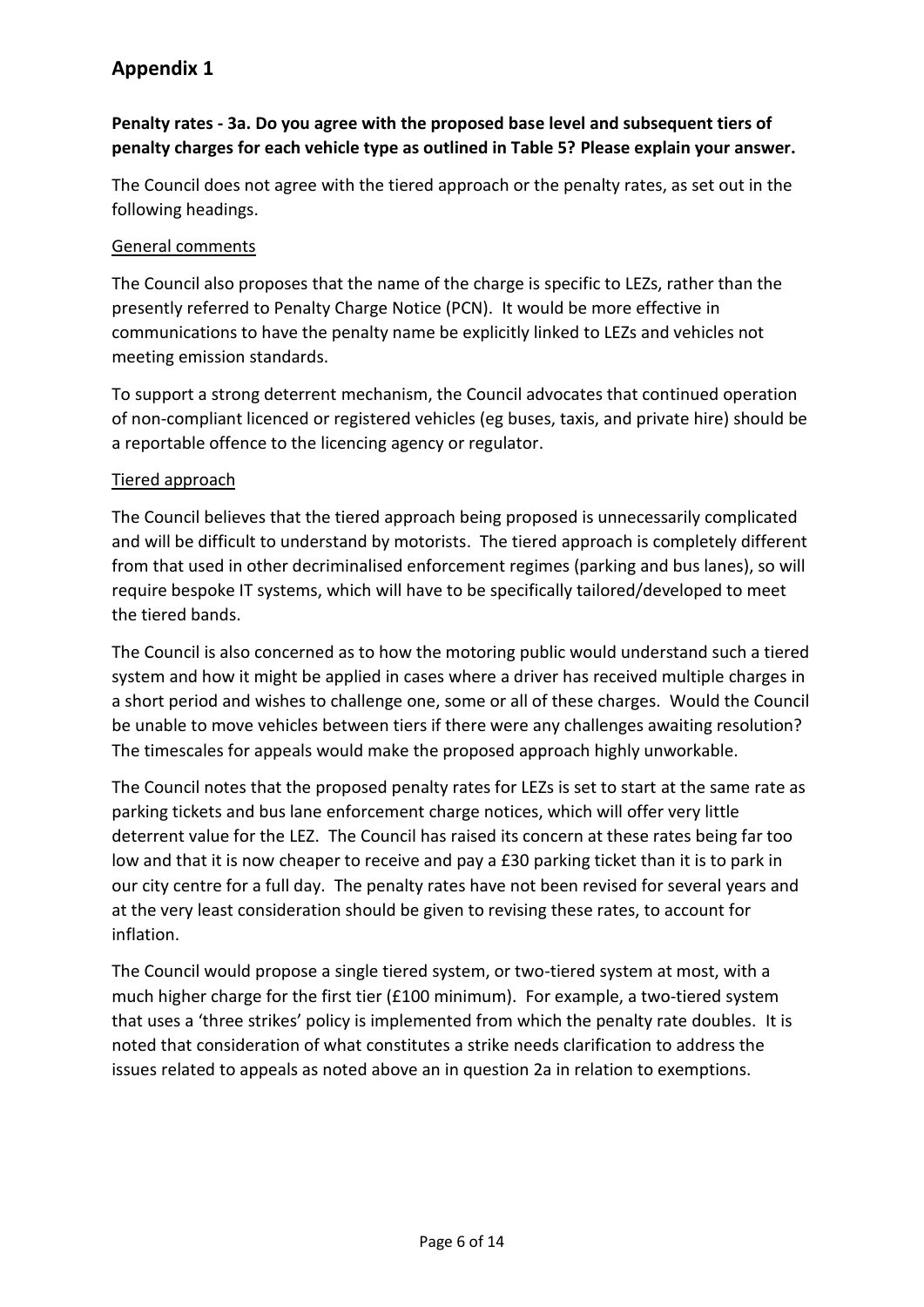#### Penalty rates

Further work is required to understand the likely impact and behaviour change for people in relation to LEZs and take into consideration the relative 'deterrent rate' across similar types of enforcement activity.

It appears that the tiered escalation system is an effort to deliver higher penalty rates to provide a stronger deterrent. The Council considers this outcome could be achieved by increasing the base rates.

The current proposed rates are similar to charging rates in some Clean Air Zones which are non-deterrent systems and can be considered payable. Penalty rates should reflect emissions impact and use of vehicles for example, a delivery van operating in the city all day should be different to a private car which contributes less emissions based on use. Similarly, under the National Modelling Framework, the emissions factors for taxis are set at a similar rate to light goods vehicles and the penalty rates should take this into account.

#### **Penalty rates - 3b. Which surcharge 'curve' in Figure 1 represents the best approach to designing a surcharge?**

In line with the comments made to 3a – The Council does not support a multiple tiered surcharge/escalation approach. An alternative would be two tiers with the second-tier doubling the first-tier rate. This would most closely align to graph 2 but only to double the rate following three offences (from tier 0 to 1).

#### **Penalty rates - 3c. How should the surcharge approach be applied in order to discourage non-compliant vehicles from driving within a LEZ?**

Nothing in addition to 3a and b. The principles of the penalty scheme need to be easier to understand and communicate for drivers and easier to manage for Local Authorities.

#### **Penalty rates - 3d. How many days should lapse before a registered keeper of a vehicle returns to the base tier of the penalty charge?**

The Council doesn't support the proposal for registered keeps to return to lower tiers of the penalty rates. The Council doesn't see the rationale for providing an opportunity to return to lower tiers if the system is designed to more heavily penalise those that continually operate non-compliant vehicles.

#### **Enforcement regime – 4. Do you agree with the general principles of the LEZ enforcement regime? If not, why not?**

The Council broadly agrees with the principles of enforcement as set out in the consultation and it broadly mirrors the existing approaches the Council manages for bus lane and parking enforcement. This agreement is caveated with the following points.

The costs of developing and managing an enforcement system is a concern for the Council. The Council does not expect to have any positive revenue from the LEZs and are therefore looking at the most cost-effective delivery model for Edinburgh. The Council believes this would be achieved by mirroring, as closely as possible, the charging and escalation approach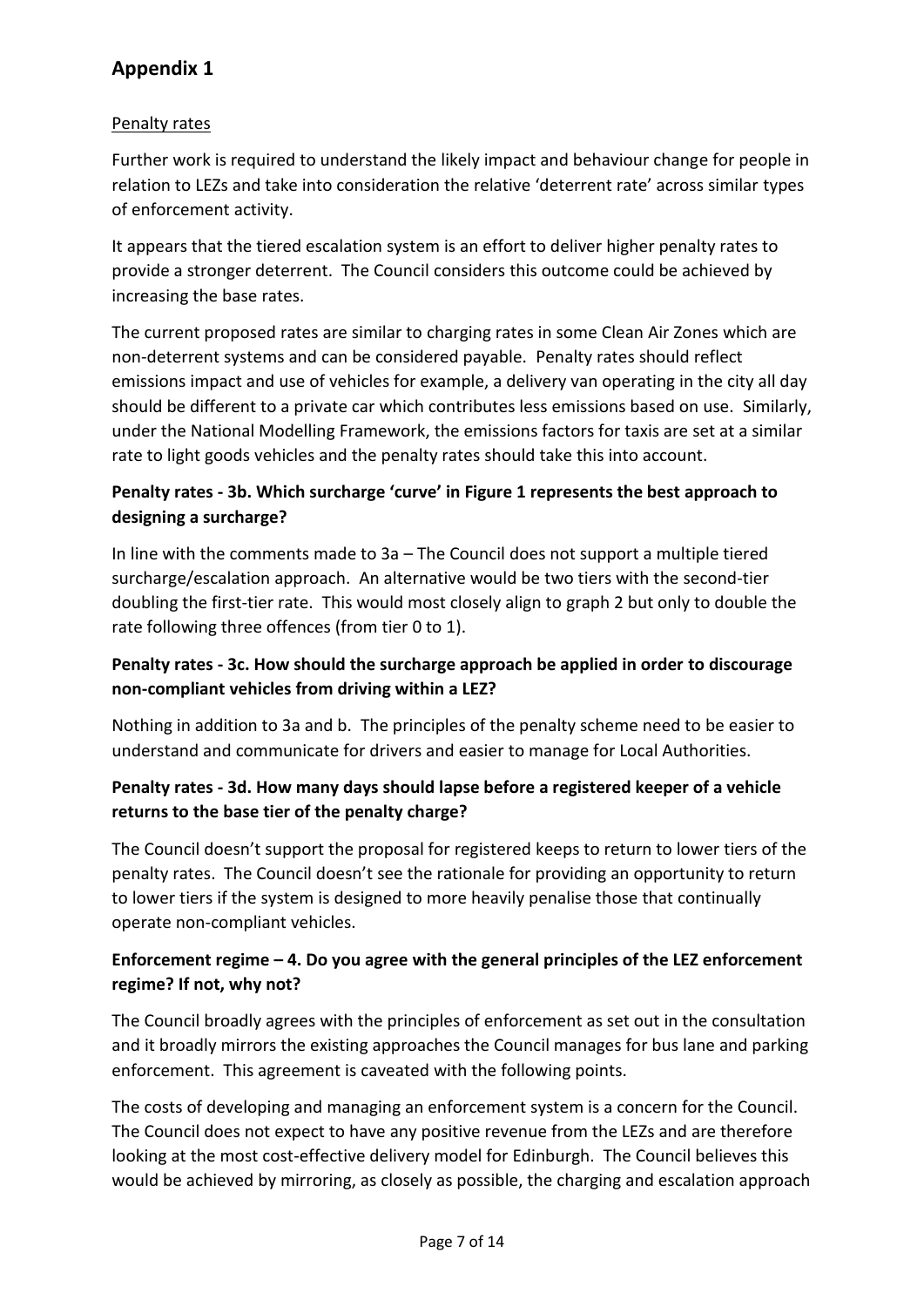that is already in use across decriminalised parking enforcement and bus lane enforcement, which can then be managed using existing back office systems and processes, including collecting penalties (eg debt collection services) for those that do not pay.

As per the Council's response to question 3a, the Council also proposes that the name of the charge is specific to LEZs, rather than the presently referred to Penalty Charge Notice (PCN), which is already used for decriminalised parking enforcement.

A few specific comments are indicated below:

- Point 68, the vehicle type must be requested to determine the penalty level if there are to be various rates for different classes of vehicle.
- Point 70, there should be an allowance for additional time (as there is for bus lane charges if there is a delay in the DVLA providing information to authorities). A blanket 28 days period may not take account of any technical issues and allow motorists to avoid payment.
- Point 71, new vehicle models are constantly being introduced to the market and may be difficult to identify and require frequent updates to back-office systems, while makes are steadier and should be sufficient information to identify the vehicle in question.
- Point 72, the colour of the vehicle may not be required as the vrm and make should be sufficient to identify it.
- Point 73, should be from date of notice **issued** as motorists may be able to dispute receipt dates or argue they have never received the penalty at all. This should follow the same approach and process as bus lane charge notices. <http://www.legislation.gov.uk/ssi/2011/442/contents/made>
- Point 74, the Council is likely to offer various payment ways for motorists, but there must be scope to ensure these do not incur additional burdens, ie making it mandatory to accept cash payments may require an office with a public counter to manage such transactions which are likely to be low in volume.
- Point 75, the Council would like clarity to ensure that this process allows representations from hire firms and for the Council to re-issue the charge to the hirer. It is suggested that the appeals process follows the already established one for parking tickets and bus lanes through the Parking and Bus Lane Tribunal for Scotland.

There is also a concern that the 'without consent' reason could allow family members who share a vehicle to use this as a loop-hole to avoid taking responsibility for penalties. This should be closely aligned with current bus lane legislation.

From our existing enforcement activity, the Council is aware of a small number of vehicles for which the DVLA do not have any vehicle or keeper details for. Further discussion is warranted between the Local Authorities and Transport Scotland on the use of these vehicles, how the issues is treated in other jurisdictions, and potential options for recourse.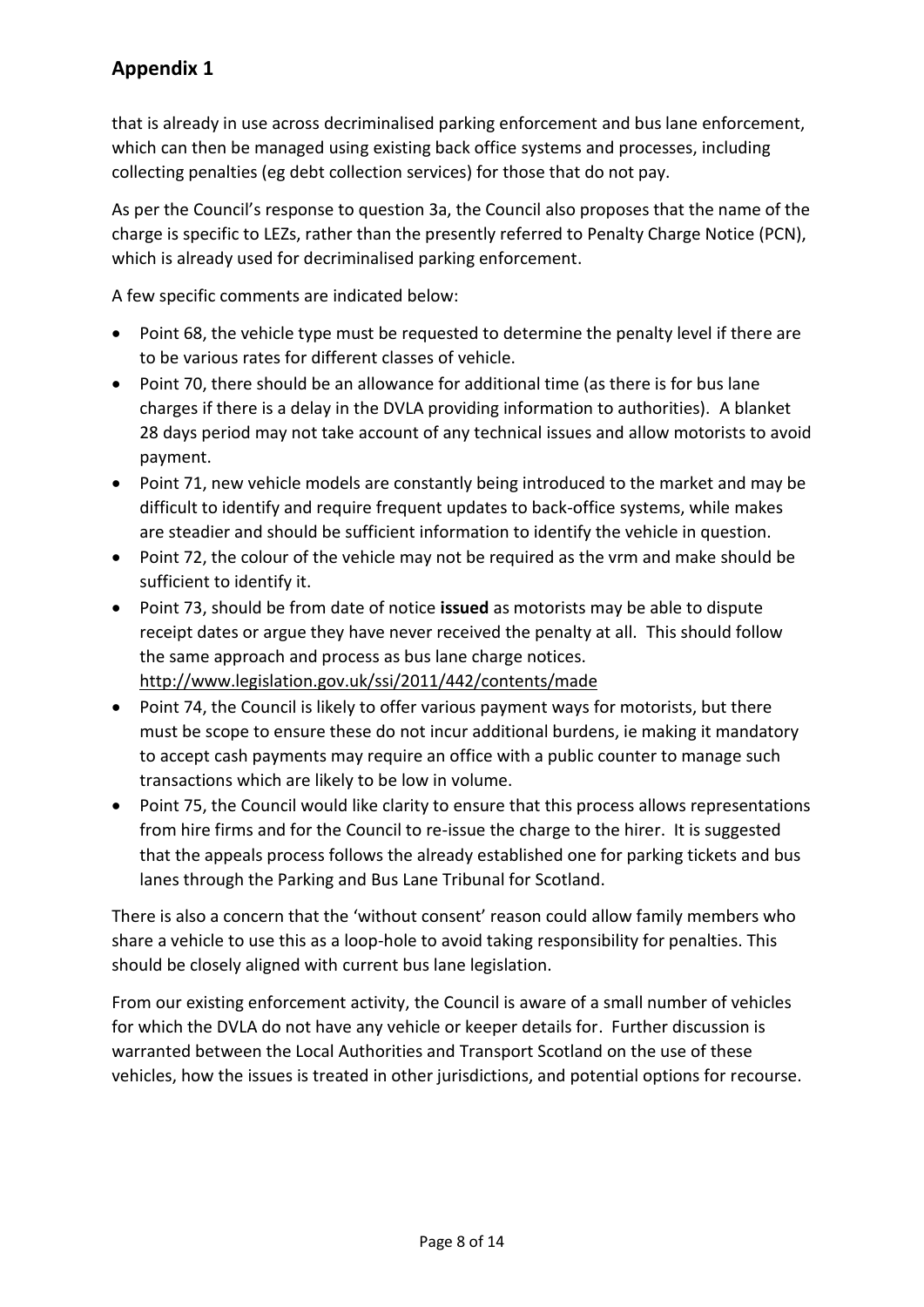#### **Prior consultation - 5. What are your views on the proposed list of 'other persons' that local authorities must consult with on their LEZ plans?**

It is in the Council's interests to consult as widely as possible on any LEZ proposals, so an extensive specific list of 'other persons' seems unnecessary.

There is not currently sufficient detail to inform Local Authorities on the process and consutaltion requirements to bring a LEZ into effect. Further detail is required to clarify the scope, extent, and at what stage of LEZ development consultation with 'other persons' is expected. The detail on consultation needs to link to the process for bringing an LEZ into effect and implications for examination processes.

Engagement with the groups listed may be more appropriate at a national level. In developing the 'other persons' list and guidance supporting consultation, discussion with these groups (particularly Commissioners) should be undertaken by Transport Scotland to determine the level of input and consultation that those on the list may wish to have. These groups may not have a specific local perspective on the city's LEZ proposals.

The Council considers that the current list proposed too prescriptive. For example; residents within a zone, residents living within an LEZ and Community Councils are essentially all representing the same group of people and could be covered by a single reference to 'affected residents and resident groups'. Similarly, it is not clear what is meant by 'motorcycle groups' and suggest they could be covered by 'road user groups'.

#### **Performance of a scheme – 6. If a LEZ scheme review was undertaken, what elements would you expect the review to investigate and how would the review ensure transparency and accountability?**

It is expected that LEZ review provisions would mirror any relevant similar provisions from environmental protection, transport, or planning frameworks.

As part of implementing the LEZ the Council would expect to monitor its performance against its objectives in a way that aligns with existing LAQM and the LEZ Annual Reporting requirements. It is expected that this process would provide a forum to flag any issues that may trigger the need for review.

To support transparent and accountable review, the direction (either from the Local Authority or Scottish Ministers) for the review should be clear from the outset. This should set out detail in relation to following aspects:

- the scope of the review (including key areas of concern, relevant objectives of scheme, and any wider considerations).
- direction in relation to the baseline and future evidence base to be considered (eg assumptions made in modelling work supporting the declaration of the scheme, or frameworks/guidance used and potential future iterations).
- resource implications (including funding to support the review, technical expertise and models required).
- timeframes for undertaking and key stages for the review.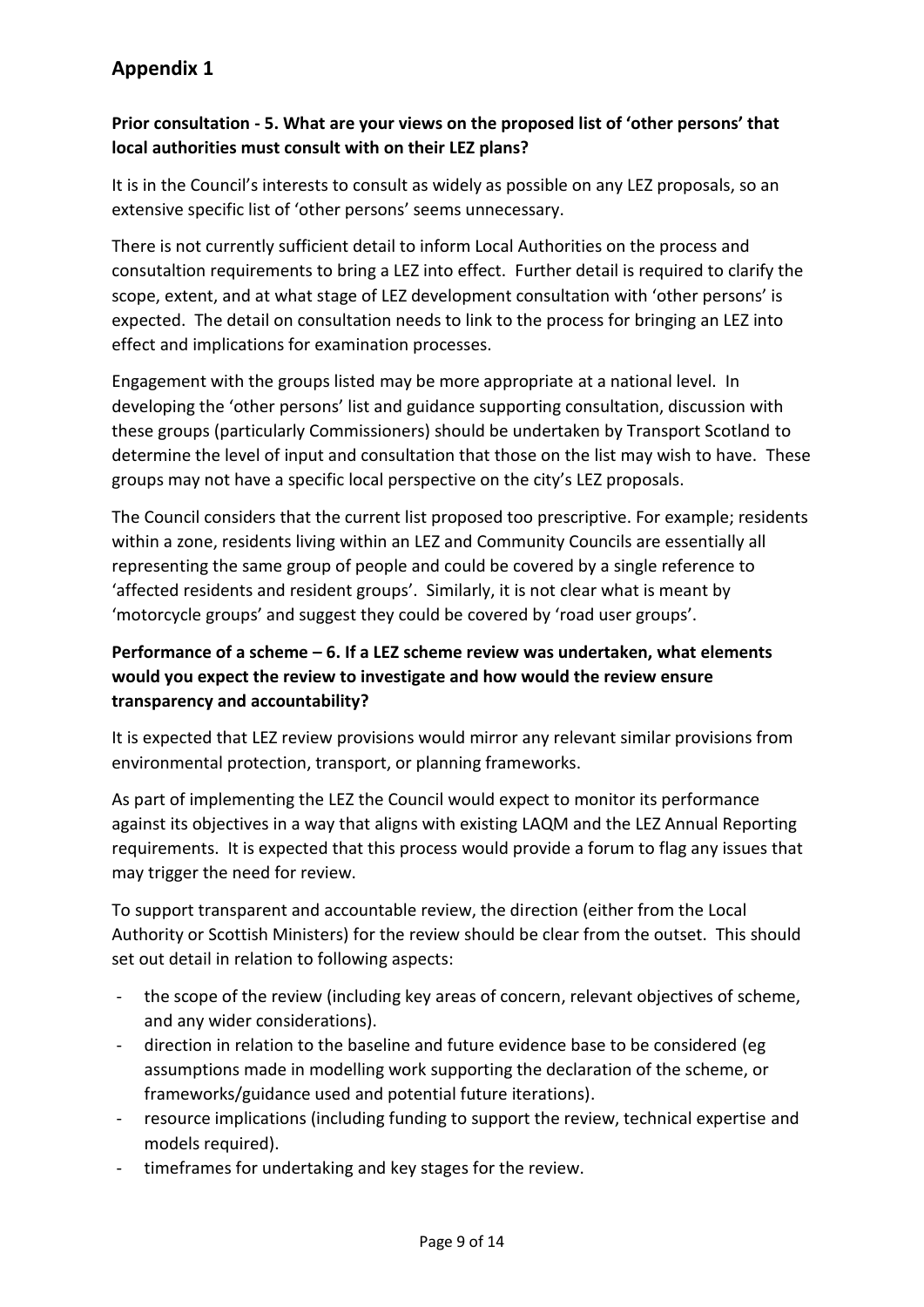- requirement for stakeholder engagement or consultation.
- reporting and publication of the review.

#### **Purpose and objectives of an LEZ – 7. What secondary objectives should be created for LEZ schemes? Please be as specific as possible in your reasoning.**

The Council supports the areas suggested for secondary objectives. They align with what the Council is using as part of developing and appraising our LEZ scheme, as well as the types of objectives the Council is looking to set as part of Edinburgh's LEZ scheme. Guidance needs to ensure it aligns with and is supportive of objectives that are being used by Local Authorities currently developing and apprising LEZ options in advance of guidance. The secondary objectives will be delivered by existing projects, strategies, and schemes and this needs to be accounted for in the guidance.

The consultation paper indicates that the Act sets out that the objectives should be specific, measurable, achievable, relevant, and time-related (SMART) (para 94). The SMART acronym provides a reasonable framework for potential use setting secondary objectives, but its application should be set out in the guidance. The guidance for setting objectives should cover how these objectives should be SMART and consider how difficult it can be to apply SMART approaches in relation to the public health and wellbeing topic area. Guidance should refer to previous efforts to assess outcomes for LEZs including the impeding Glasgow Evaluability 2020 report and other best practice from the UK.

The consultation paper notes that the use of penalty monies is tied to delivery of objectives but that it is unlikely that there will be any positive revenue from these monies. In Edinburgh, significant work has been put into bus priority measures already, with the next steps in improving journey times and reliability likely to come from large strategic public transport projects. Any revenue generated from LEZ penalties is not likely to be sufficient to deliver any major projects to support LEZs and the Council is working to identify alternative mechanisms for delivery. The guidance needs to be clear about the relationship between penalty revenue and delivery of supporting mechanisms.

#### **Bringing a scheme into effect - 8. Do you agree with the steps outlined in Figure 2 for enabling a LEZ scheme to come into effect? If not, why not?**

The Council is unable to confidently agree to the proposed process to bring an LEZ into effect. The consutaltion paper and discussions with Transport Scotland have not provided sufficient detail available for Local Authorities to fully understand the implications, timeframes, relationships to other requirements, and expectations for this process. This issue requires further discussion through and to be addressed as a priority. Council officers are very keen work closely with Transport Scotland in the development of the process to ensure these issues are addressed adequately.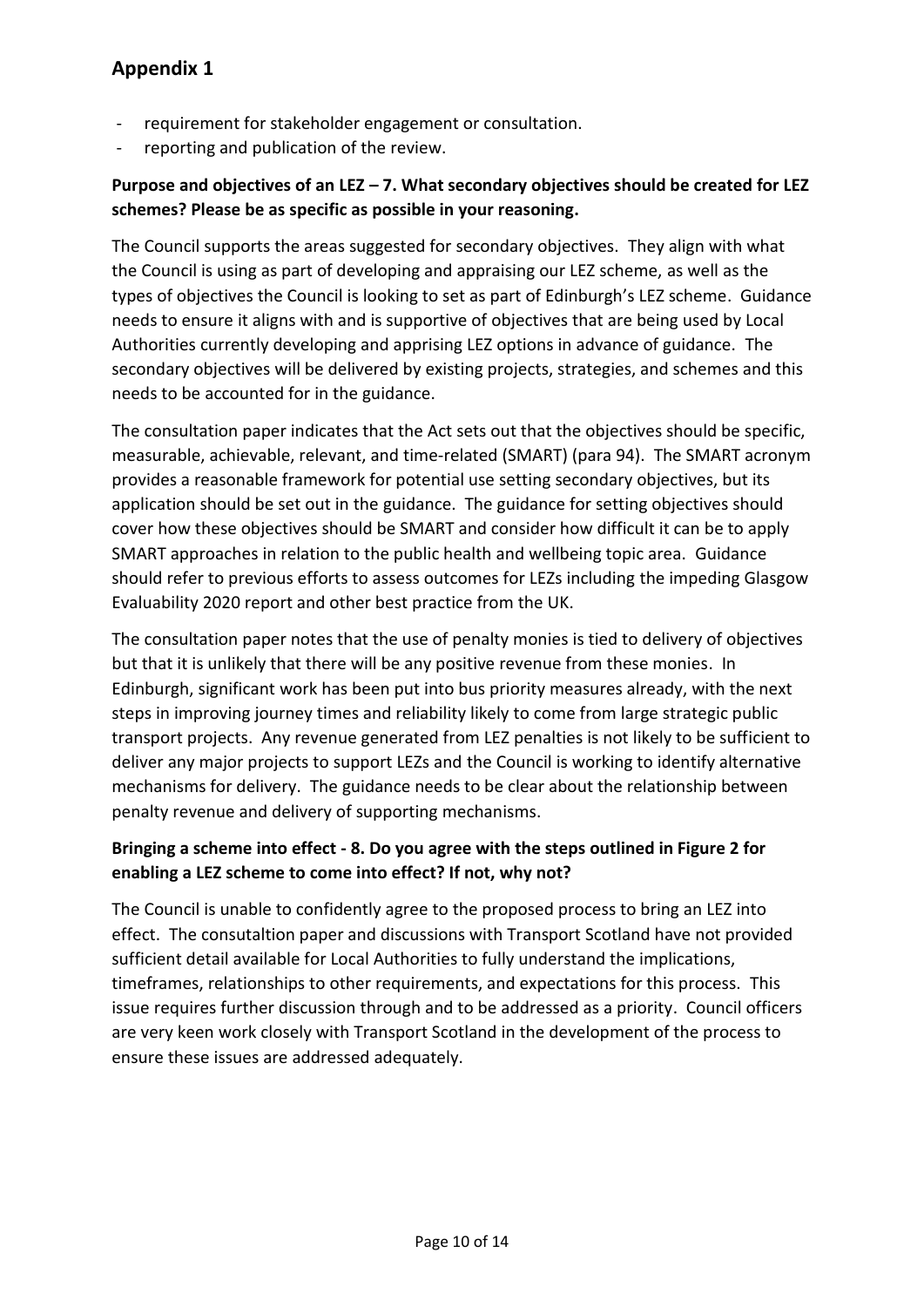The steps, set out broadly, are consistent with how the Council is expecting to put a LEZ in place based on our understanding from working with Traffic Regulation Orders (TRO). The Council is raising some critical issues that have been raised from our review of the flow chart:

- The consultation on the scheme how this relates to the examination process including detail for how it is triggered, potential scope, and role of external reporters, alongside consultation and examinations fit into the wider process for bringing a LEZ into effect.
- Related to examination processes, there is limited guidance on what constitutes an 'objection' which has significant implications for the consutaltion process and the Local Authority's response. The Regulations and Guidance should provide detail how various responses to consultation should be treated.
- Issues exist in relation to the scope, timeframe, and role of reporters, should an 'examination' be undertaken. The regulations and guidance need to be clear about the stages and criteria to trigger an examination at both local authority level and Scottish Ministers.
- Further discussion is required about expectations for Committee sign off and how that requirement is established in line with Local Authority processes and governance arrangements.
- There may also be cases where an LEZ cannot be implemented, which are not referenced on the flowchart.

#### **Approved devices and technological opportunities - 9. How can local authorities maximise the technological opportunities available from the deployment of approved devices?**

The Council is currently undertaking work to better understand the detailed requirements for enforcement of LEZs. This includes looking at opportunities to use cameras for alternative uses, including supporting intelligent transport systems and improvements for network management. The Council is also looking to the use of systems to do traffic and cycle counts to fill gaps in data, quantify modal shift, and opportunities to better to manage traffic across the network.

These aspects should be included to help make the most of opportunities from LEZ approved devices. The guidance and approval of devices should be flexible to support local authorities to be able to make decisions confidently to progress LEZ enforcement but also ensure they are able to adapt systems to make the most of emerging and changing uses.

Dual use cameras, which could be used for both LEZs and Bus Lane Camera Enforcement would also generate significant efficiencies for the Council. It is therefore vital that the regulations around approved devices directly match those applied to Bus Lane Camera Enforcement. This applies to the back office systems supporting Bus Lane Camera Enforcement and decriminalised parking enforcement.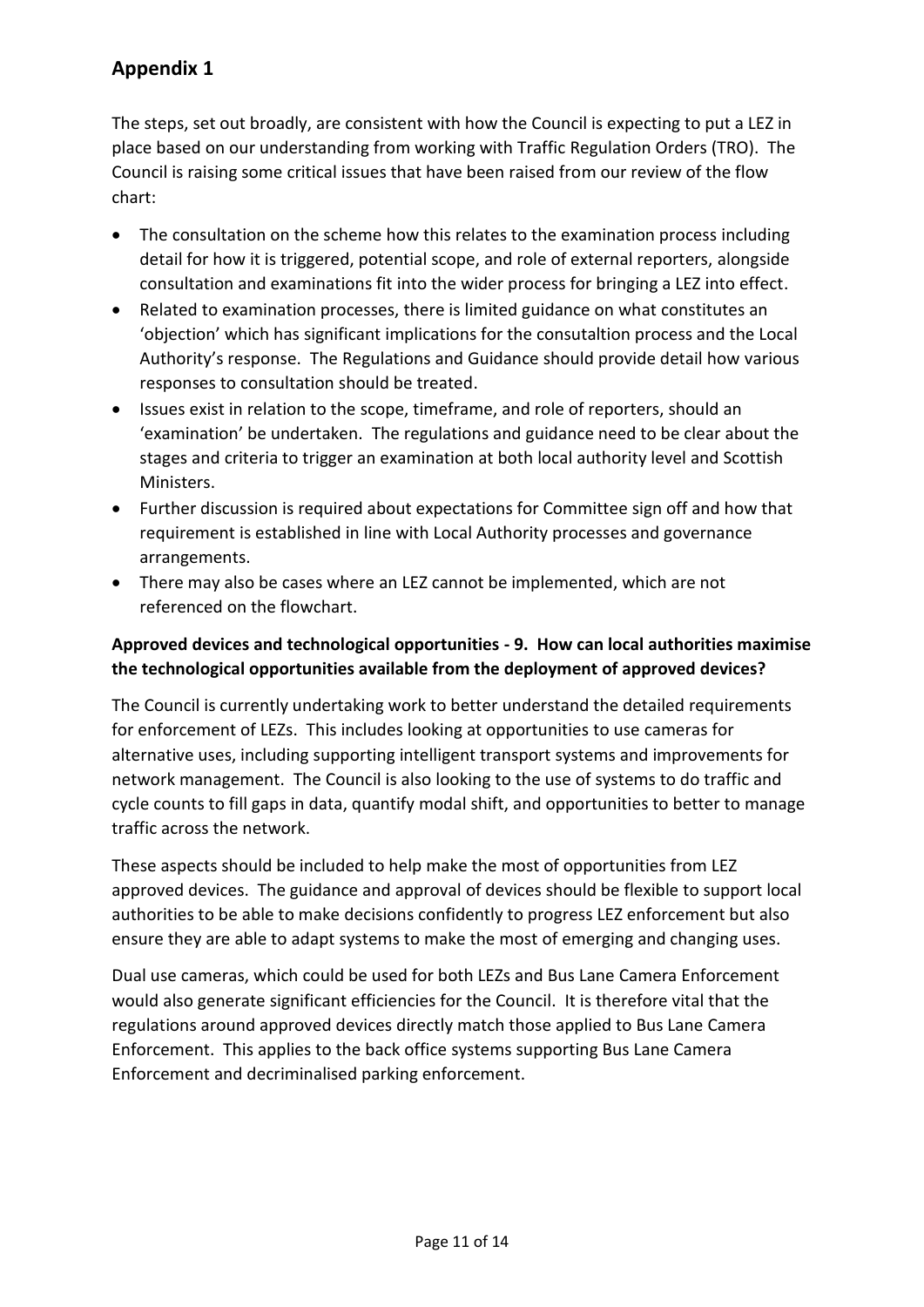It is also important to note that ANPR cameras will not identify the person driving the vehicle (point 100). It is vital that LEZ enforcement is based around keeper liability, rather than driver liability, like the approach taken for decriminalised parking enforcement and Bus Lane Enforcement.

It should also be noted that the approved device will not be capable of determining if a vehicle meets the specified emissions standard. These checks are generally undertaken in a back-office system rather than by the approved device hardware. The approach for LEZs should directly mirror that used for Bus Lane Camera Enforcement.

#### **Assessing impact - 10. What positive or negative impacts do you think the LEZ proposals outlined within this consultation may have on:**

**(a) particular groups of people, with particular reference to 'protected characteristics'**

#### **(b) the very young and old**

#### **(c) people facing socioeconomic disadvantages**

There is a need for impact assessments be taken on the impacts of national decisions (including LEZ Legislation, Regulation, and Guidance) as these cannot be assessed as part of local scheme decisions.

The Council has undertaken a draft [integrated impact assessment w](https://democracy.edinburgh.gov.uk/documents/s9502/Item%207.5%20-%20LEZ%20update%20with%20apps.pdf)hich covers these impacts in relation to our proposals. Existing work undertaken by the Council and the other local authorities should be incorporated into the national assessments to ensure a comprehensive understanding of the impacts and potential mitigation measures is developed.

#### **Assessing impact - 11. Do you think the LEZ proposals outlined within this consultation are likely to increase, reduce or maintain the costs and burdens placed on business sectors? Please be as specific as possible in your reasoning.**

The Council has undertaken a draft [integrated impact assessment w](https://democracy.edinburgh.gov.uk/documents/s9502/Item%207.5%20-%20LEZ%20update%20with%20apps.pdf)hich covers impacts on businesses in relation to our proposals.

Additional assessment is required on national implications from LEZ Legislation, Regulation, and Guidance. The national assessment should consider the cumulative impacts and benefits of LEZ proposals and to assess the decisions that have been taken at a national level (including the decision to progress LEZs and issues that have been set for consistency).

Existing work undertaken by the Council and the other local authorities should be incorporated into the national assessments to ensure a comprehensive understanding of the impacts and potential mitigation measures is developed.

It is anticipated that there will be an impact on local authorities through ongoing maintenance costs of cameras and back-office systems and administration of exemptions and appeals against penalty charges.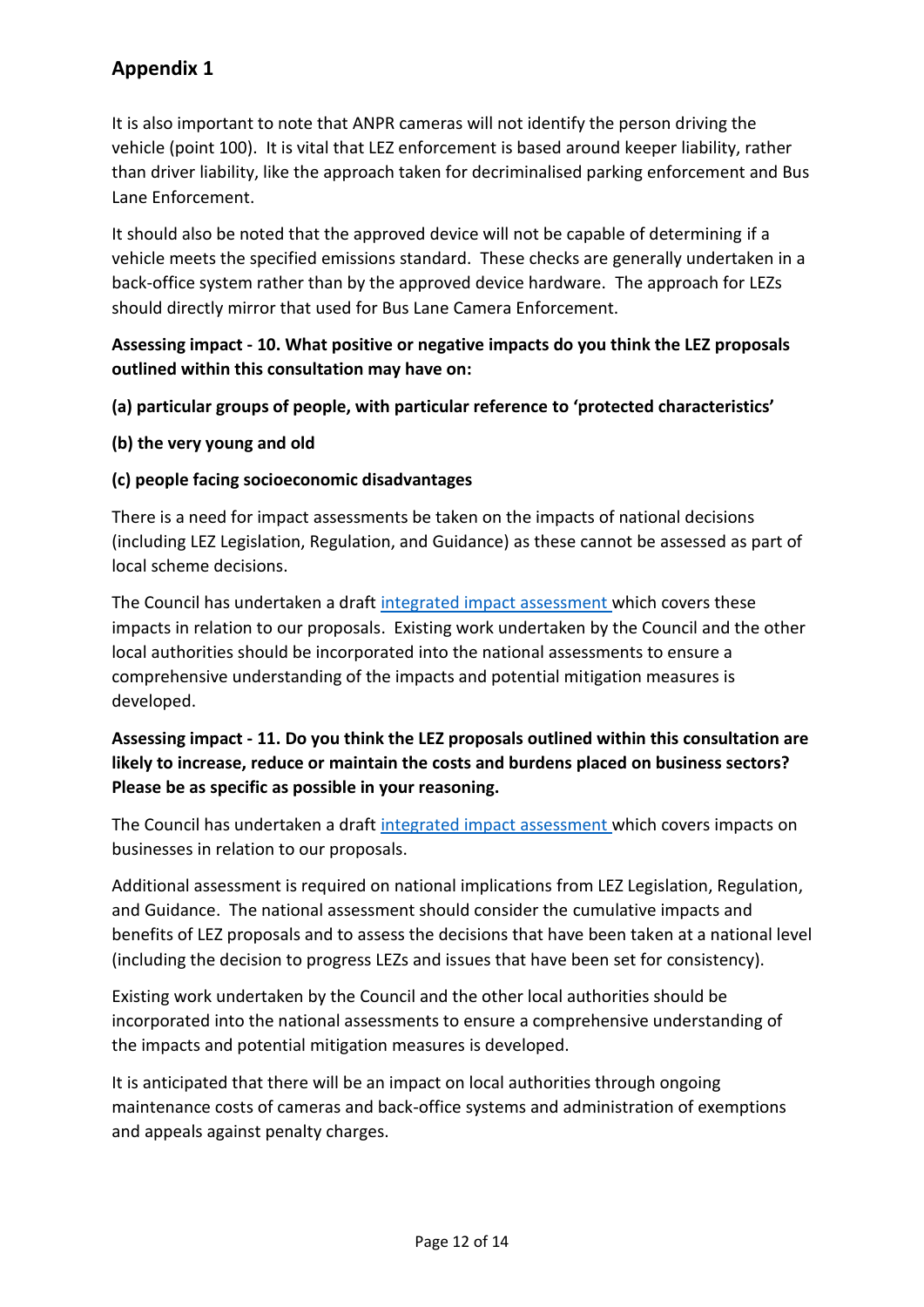Impact assessments on businesses should include consideration of relevant criteria and frameworks provided in STAG assessments and the HMRC Green Book guidance, which is the Council's approach to develop its LEZ scheme. Alternatively, clarity should be provided through improvements to the guidance set out in the National Low Emission Framework of the extent to which these assessments must be undertaken. This is particularly pertinent considering the Programme for Government commitment and the need for local authorities to be working towards achieving the statutory Air Quality Objectives.

The Council does not find there is sufficient guidance from the National Low Emissions Framework to inform robust decisions on key LEZ aspects. As a result, the Council is looking to use of relevant frameworks provided in the STAG assessment and HMRC Green Book guidance.

#### **Assessing impact -12. What impacts do you think the LEZ proposals outlined within this consultation may have on the personal data and privacy of individuals?**

A data protection impact assessment should be undertaken in line with requirements. The Council has not undertaken this at this stage but will undertake at an appropriate stage.

#### **Assessing impact -13. Do you think the LEZ proposals outlined within this consultation are likely to have an impact on the environment? If so, which ones and how? Please be as specific as possible in your reasoning.**

The Council's approach to assessing environmental impact has been via the [Strategic](https://www.gov.scot/policies/environmental-assessment/strategic-environmental-assessment-sea/)  [Environmental Assessment](https://www.gov.scot/policies/environmental-assessment/strategic-environmental-assessment-sea/) framework. As part of this Edinburgh's LEZ impacts have been screened out of the framework with the proviso that the wider impacts and interventions will be assessed as part of the City Mobility Plan which has been reported [here.](https://consultationhub.edinburgh.gov.uk/sfc/city-mobility-plan/supporting_documents/Final%20Draft%20Edinburgh%20City%20Mobility%20Plan%20SEA%20Environmental%20Report%20and%20Appendicies.pdf)

SEPA have als[o reported](https://www.connectingedinburgh.com/downloads/file/3/air-quality-evidence-report-edinburgh) through the National Modelling Framework on the potential emissions reduction in Edinburgh.

As with the other forms of impact assessments, there is a need for the impacts to be considered at a national level. Existing work undertaken by the Council and the other local authorities should be incorporated into the national assessments to ensure a comprehensive understanding of the impacts and potential mitigation measures is developed. Consideration should also be given to how the national modelling framework and developing expectations in relation to the climate change objective should be taken into account as part of national assessments.

#### **14. Do you have any other comments that you would like to add on the Scottish Government's LEZ proposals outlined within this consultation?**

None in addition to what is set out in the introductory comments of this response.